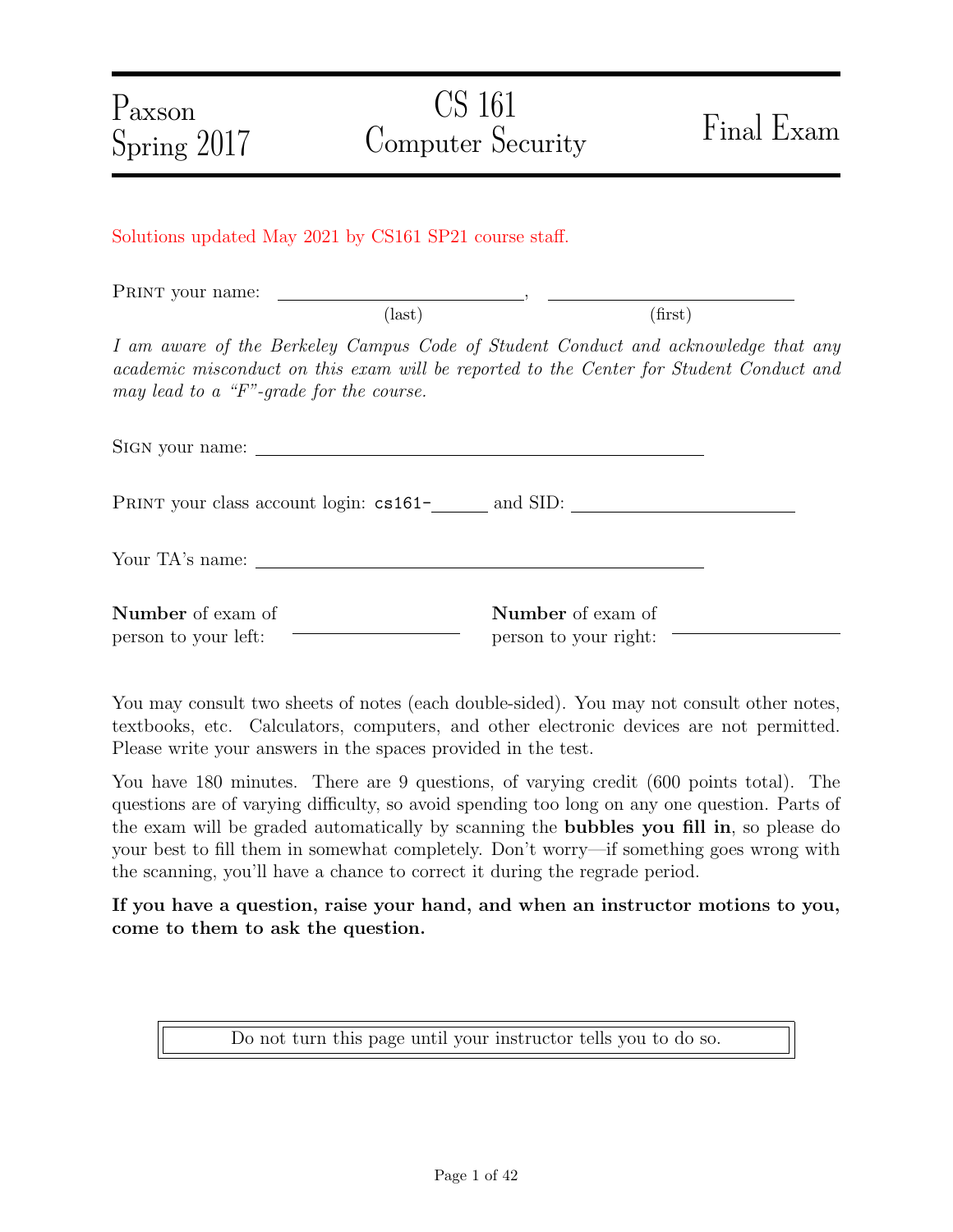### Problem 1 True/False (80 points)

For each of the following, FILL IN THE BUBBLE next to True if the statement is correct, or next to False if it is not. Each correct answer is worth 4 points. Incorrect answers are worth 0 points. Answers left blank are worth 1 point.

(a) Thanks to strong cryptography, a TLS connection to your bank is secure even if their web server's TCP/IP implementation has a buffer overflow vulnerability.

# ○ True ● False

Solution: False. TLS secures communication between you and your bank so that nobody except you and the bank can read or modify messages sent in the connection. However, TLS does not secure the bank's server. If the bank's server is vulnerable, someone can hack into the bank and read or modify your communications.

(b) Thanks to strong cryptography, a TLS connection to your bank is secure even if your home router's TCP/IP implementation has a buffer overflow vulnerability.

 $\bullet$  True  $\bullet$  False

**Solution:** True. A key property of TLS is how it provides *end-to-end* security: two systems can communicate using TLS without having to trust any of the intermediaries that forward their traffic. Thus, even if an attacker completely pwns your home router, the worst they can do to you is deny you service to your bank.

Note that this answer is different from the last question because the home router is not one of the ends in the end-to-end secure communication. The two ends are your computer/browser and the bank server.

(c) To protect against Kaminsky blind spoofing attacks requires servers to implement a new version of the DNS protocol.

#### O True ● False

Solution: False. There is no new version of the DNS protocol that defends against the Kaminsky attack. (DNSSEC does defend against the Kaminsky attack, but it's more like a variation of the DNS protocol than a new version of DNS.)

(d) Using DNSSEC to resolve example.com guarantees authenticity and integrity on subsequent HTTP connections to example.com, but not confidentiality.

 $\bigcirc$  True  $\bigcirc$  False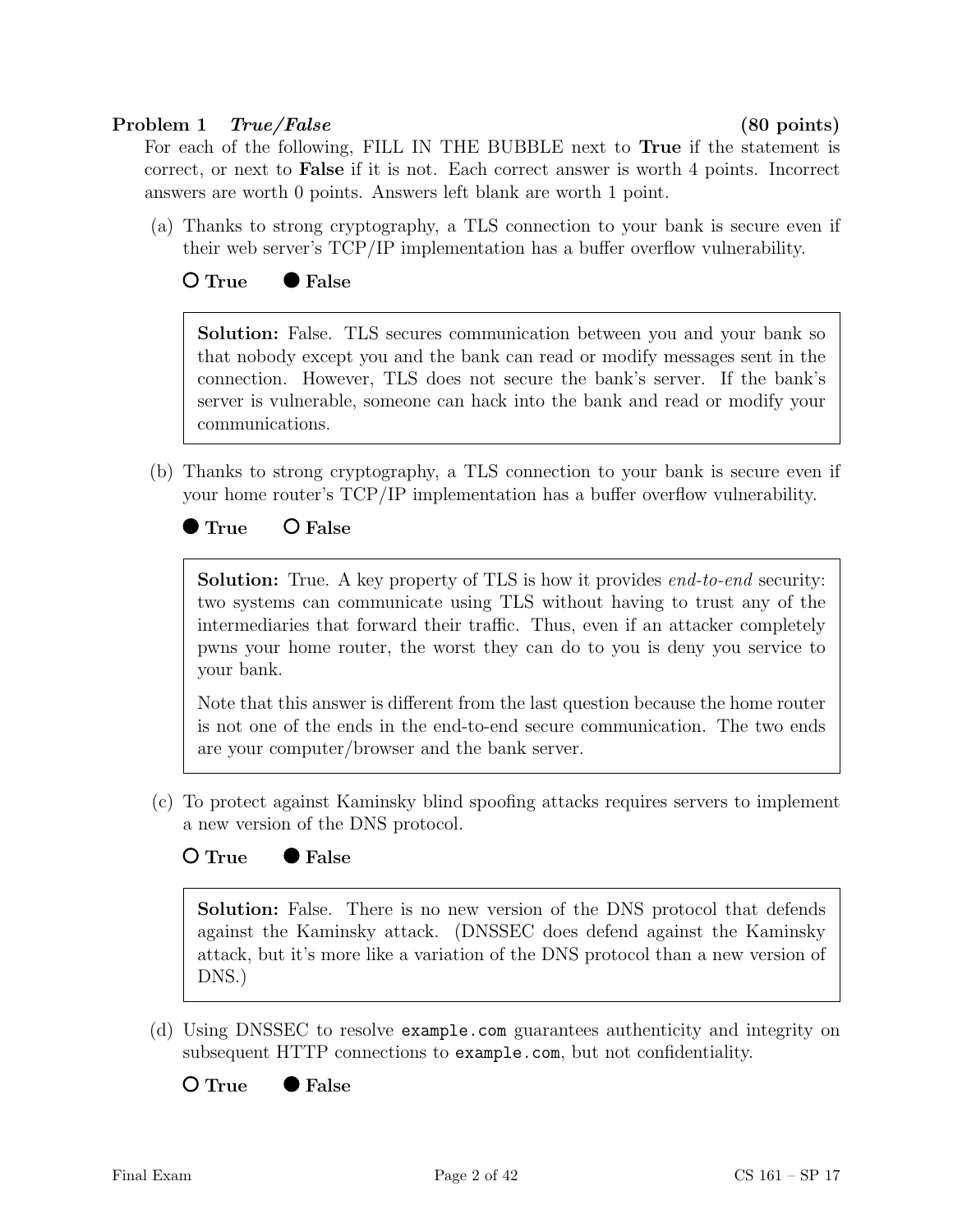**Solution:** False. DNSSEC provides authenticity and integrity for *DNS results*, but not for any subsequent use of those results. The subsequent connections will have to achieve security separately, such as by using TLS.

In other words, DNSSEC helps you be confident that you have the right IP address of example.com, but it does not help secure any actual communication with example.com.

- (e) A properly configured firewall can prevent any DDoS attack from disrupting the ability of remote users to access your network.
	- $O$  True  $\bullet$  False

Solution: False. A firewall has limited computational resources, and a DDoS attack could overwhelm the firewall.

(f) Using a prepared statement to feed user input to an SQL query ensures that nothing the user enters will be treated as an SQL command.

● True ○ False

Solution: True. Prepared statements (parameterized SQL) pre-compiles a query before substituting user input, so nothing the user enters will be interpreted as SQL syntax.

(g) VPN can enable you to safely connect to your company when using an untrusted public WiFi network.

 $\bullet$  True  $\bullet$  C False

Solution: True. Recall that with a VPN, you encrypt your requests and send them to the VPN, who decrypts them and forwards them to the company for you. The VPN then encrypts the company's reply and sends it back to you. Even if you're on an untrusted wifi network, your communications with the company will be safely encrypted.

(h) When configuring a firewall, it's safer to use a whitelisting approach than it is to use a blacklisting approach.

 $\bullet$  True  $\bullet$  False

Solution: True. Whitelisting is default-deny, so any unspecified or unfamiliar input will be rejected by default. This is safer than blacklisting, which is default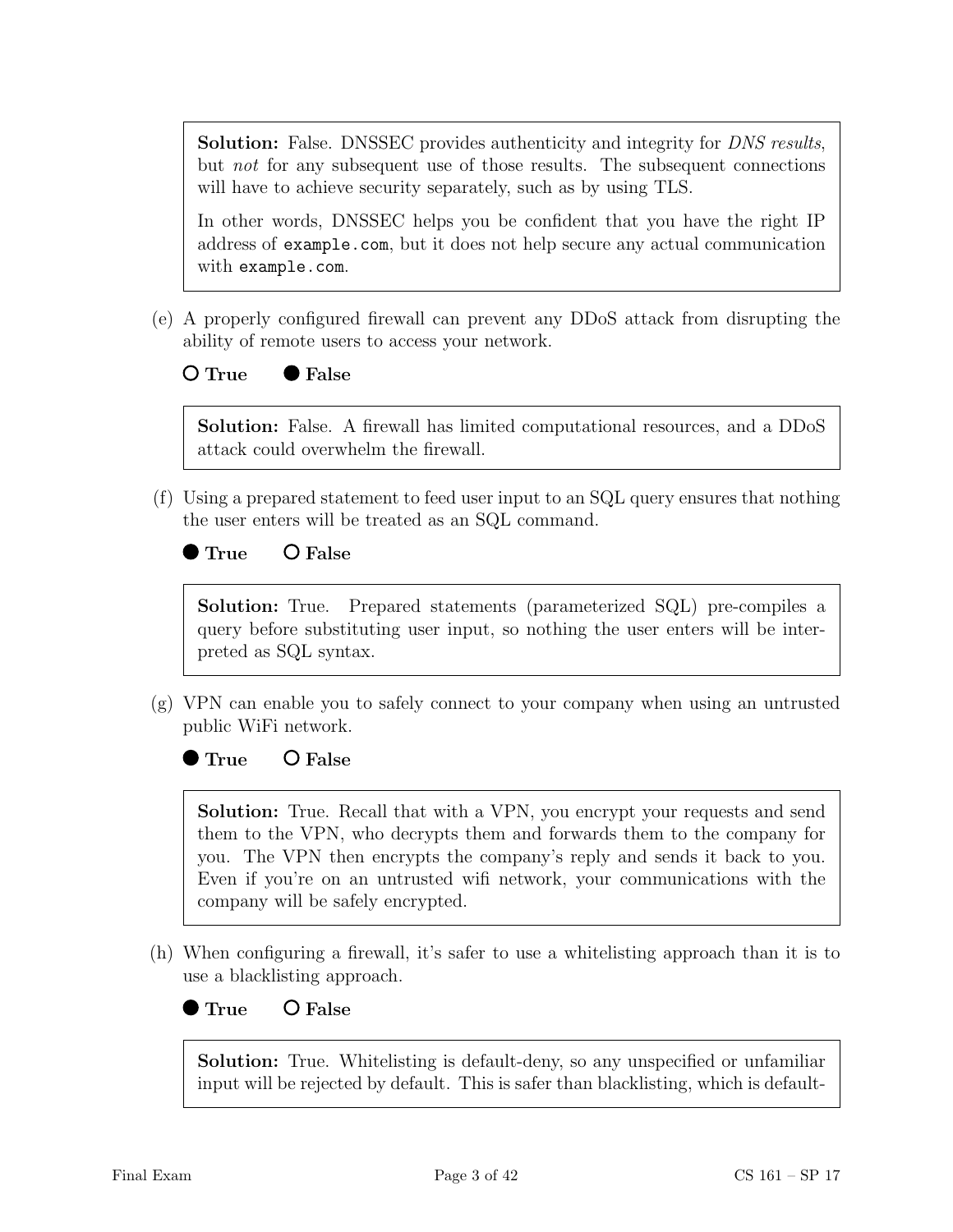allow and would allow any unspecified or unfamiliar input.

(i) A malicious website can execute a successful clickjacking attack even if the victim website uses HTTPS and the user's browser correctly implements the same origin policy.

# $\bullet$  True  $\bullet$  False

Solution: True. HTTPS defends against network attackers and secures communications between the victim and the malicious website, but it does not defend against the malicious website sending malicious data to the victim. The same-origin policy prevents two different websites from communicating with each other, but in this scenario, there's only one relevant website (the malicious website).

As an example, the malicious website might be a file downloading website that has a legitimate download button and a second, larger, more visible fake download button. If the user clicks on the fake download button, the clickjacking attack has been executed, and HTTPS and the same-origin policy did not defend against the attack.

(j) A secure hash function will not produce any collisions.

### $O$  True  $\bullet$  False

Solution: False. Hashes map infinitely many input to finitely many outputs– any arbitrary-length string can be hashed, but the output is restricted to the finite space of fixed-length strings. Since the input space is larger than the output space, the hash function must produce collisions. (Think pigeonhole principle.)

A secure hash function instead has the guarantee that it is computationally infeasible to find a collision. The collisions exist, but it's impossible to find one in any reasonable amount of time.

(k) Recall that secure-cookies are cookies which the browser will only transmit over HTTPS connection. Using HTTPS and secure-cookies is one way to prevent clickjacking attacks.

#### $O$  True  $\bullet$  False

Solution: False. As explained above, HTTPS does not defend against clickjacking attacks. Clickjacking does not necessarily need cookies to succeed, so secure cookies aren't a defense against clickjacking. The scenario above (fake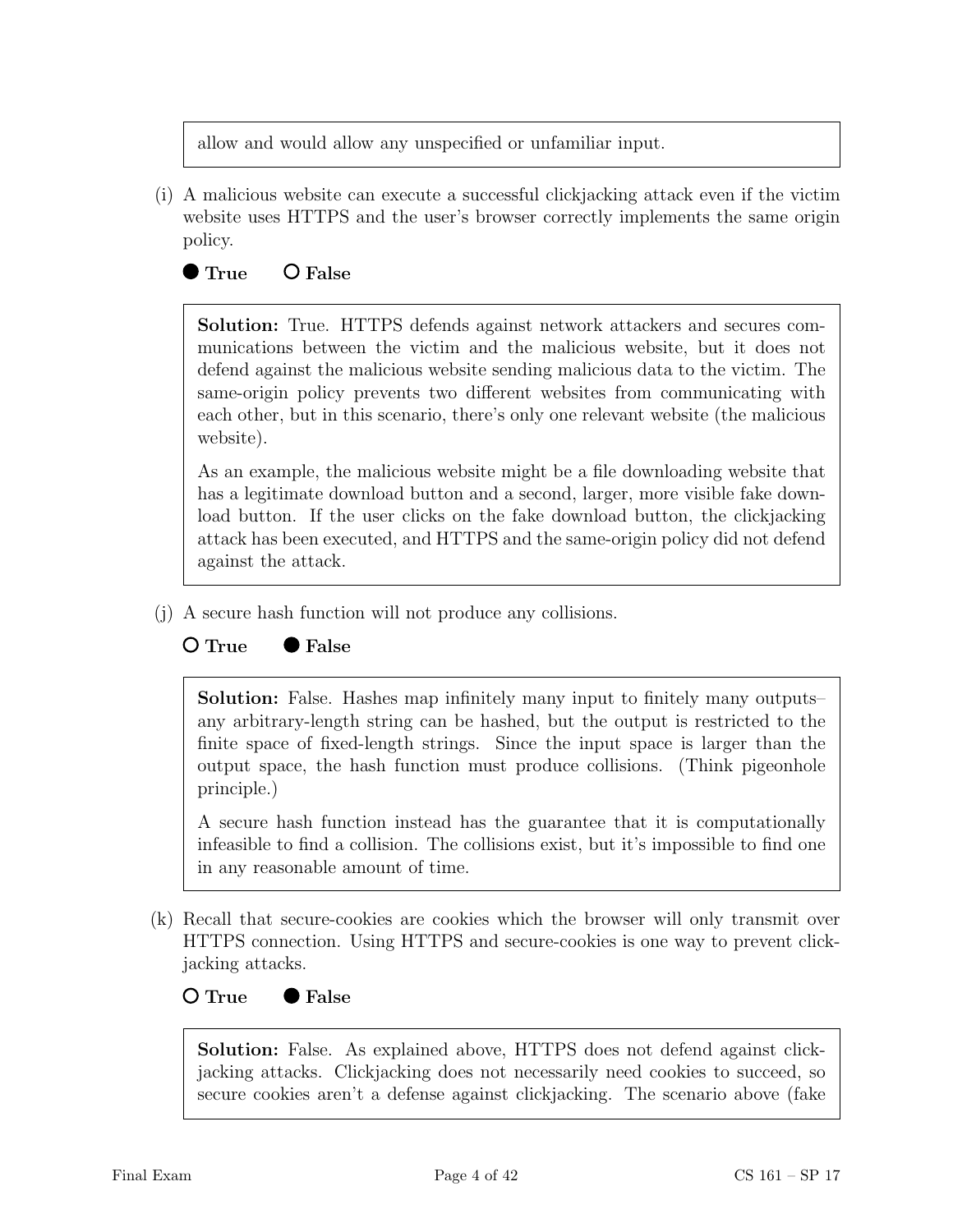download button) doesn't involve cookies at all, for example.

(l) Suppose Alice has signed up for text-message two factor authentication on bank.com. If bank.com randomly generates a long number (e.g., a 16-digit number) for its 2FA codes and an attacker doesn't hijack Alice's phone number, then Alice's bank.com account is secure against phishing attacks.

### $O$  True  $\bullet$  False

Solution: False. Consider the following attack: Alice clicks on a malicious website impersonating bank.com and types her password into the website. The attacker opens the real bank.com and enters Alice's password. The legitimate website will send Alice a code in response to the attacker's login request. At the same time, the malicious website now asks Alice to enter her 2FA code. Alice sees the code on her phone and enters it into the malicious website. The attacker now has Alice's code and can enter it into the real bank.com, completing the login as Alice.

(m) For AES-CBC encryption, the IV does not need to be kept secret.

### $\bullet$  True  $\bullet$  False

Solution: True. The IV is sent in plaintext as part of the ciphertext.

(n) For AES-CTR encryption, the IV does not need to be kept secret.

### $True$   $Q$  False

Solution: True. The IV is sent in plaintext as part of the ciphertext.

(o) If all messages are the same length and a message is never repeated, then it is secure to re-use the same one-time-pad for encryption.

#### $O$  True  $\bullet$  False

Solution: False. Reusing the one-time pad leaks information. For example, consider pad k and two messages  $m_1$  and  $m_2$  that are the same length and never repeated. If the attacker sees the encryption of the two messages with the same key,  $m_1 \oplus k$  and  $m_2 \oplus k$ , then they can deduce the XOR of the two messages:  $(m_1 \oplus k) \oplus (m_2 \oplus k) = m_1 \oplus m_2$ .

(p) To securely store user passwords, a server should use AES to encrypt each user's password and only store the ciphertexts in its database.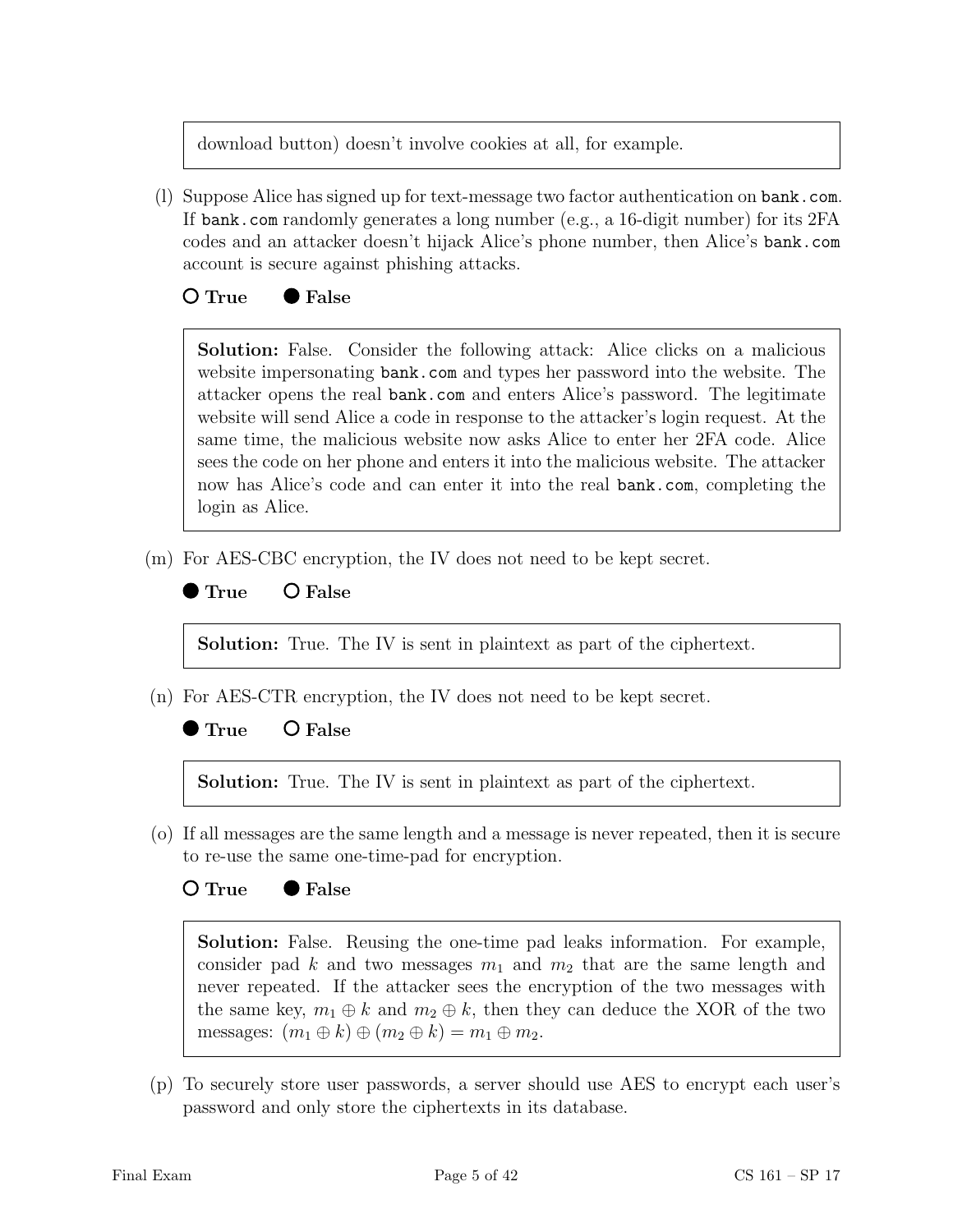#### $O$  True  $\bullet$  False

Solution: False. AES (without any chaining mode) is deterministic, so an attacker can see if two users have the same password (the resulting ciphertext will the same). AES also only supports fixed-length inputs, so it would not be very useful unless the website forced passwords to be exactly a certain number of characters long.

Password hashing (with random salts) is a better solution for securely storing user passwords.

(q) If Website A loads a website from another domain (Website B) inside of an iframe, the same origin policy prevents Javascript from Website A from accessing any of the other website's content in the iframe.



Solution: True. Website A and Website B have different origins, so by the same-origin policy, the inner and outer frames cannot access each other.

(r) A certificate authority that issues a TLS certificate for example.com can also passively decrypt TLS traffic to example.com.

#### $O$  True  $\bullet$  False

Solution: The certificate authority only knows example.com's public key, not its private key, which it would need for passive decryption. A certificate binds a public key to an identity (in this case the domain name example.com).

- (s) Consider a worm that spreads by each infected instance uniform randomly selecting a 32-bit IP address. We would expect the worm to initially spread exponentially fast, but then slow down its spread during the later part of its propagation.
	- True O False

Solution: True. The initial exponential spread is because the increased number of infected computers also means more computers are working to infect other computers. (The first computer infects 2 other computers. Then these 2 computers each infect 2 more computers. Then these 4 computers each infect 2 other computers, and so on.)

The worm later slows down because it runs out of computers to infect, so the rate of new computers getting infected (and spreading the infection) decreases.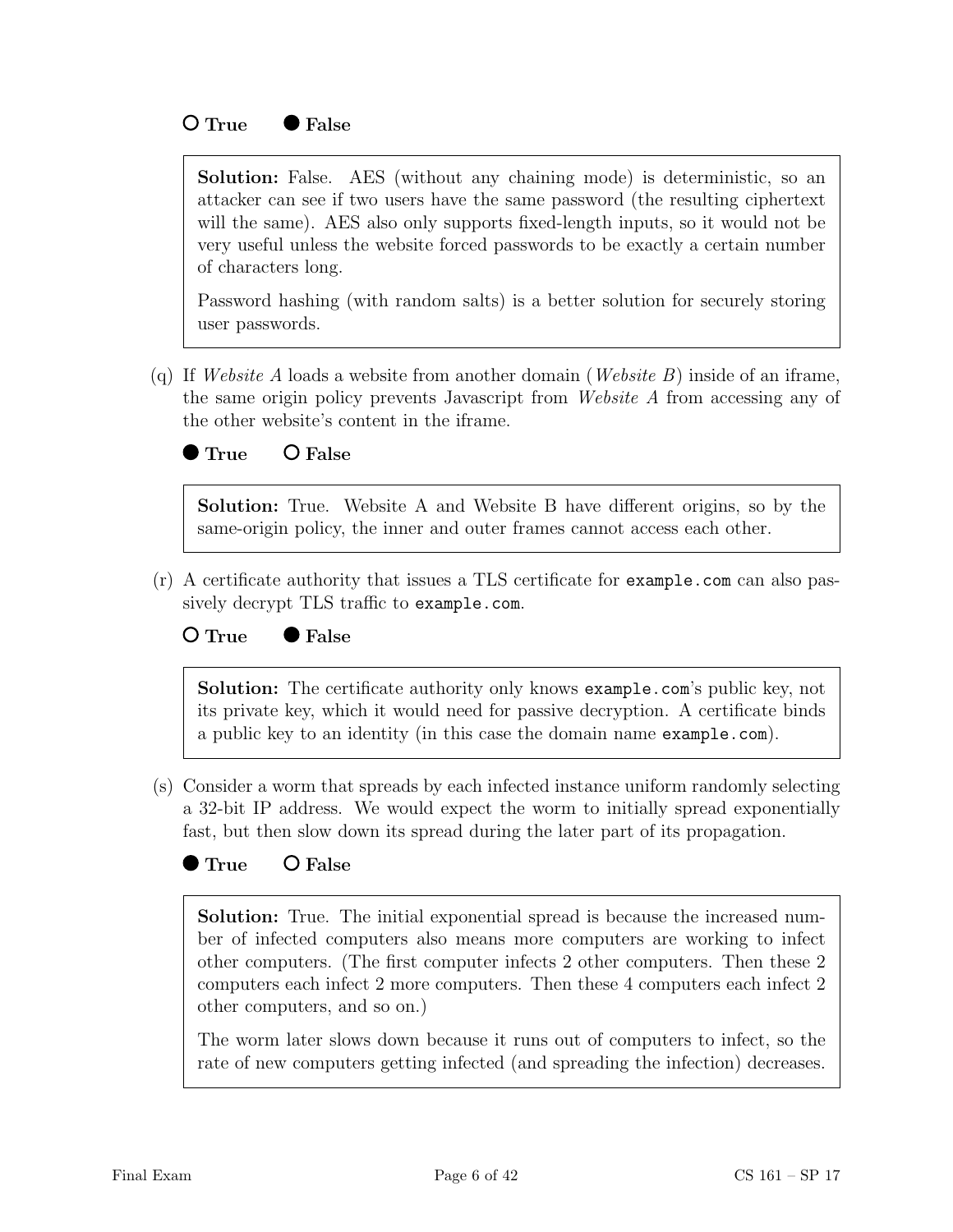(t) The Slammer worm spread extra-fast because each infected instance of the worm kept increasing its scanning speed.

O True ● False

Solution: False. The Slammer worm was extra-fast because the malicious code of the worm was extremely small. The entire worm fit in one UDP packet, so it took only a single UDP packet transmission to infect another computer.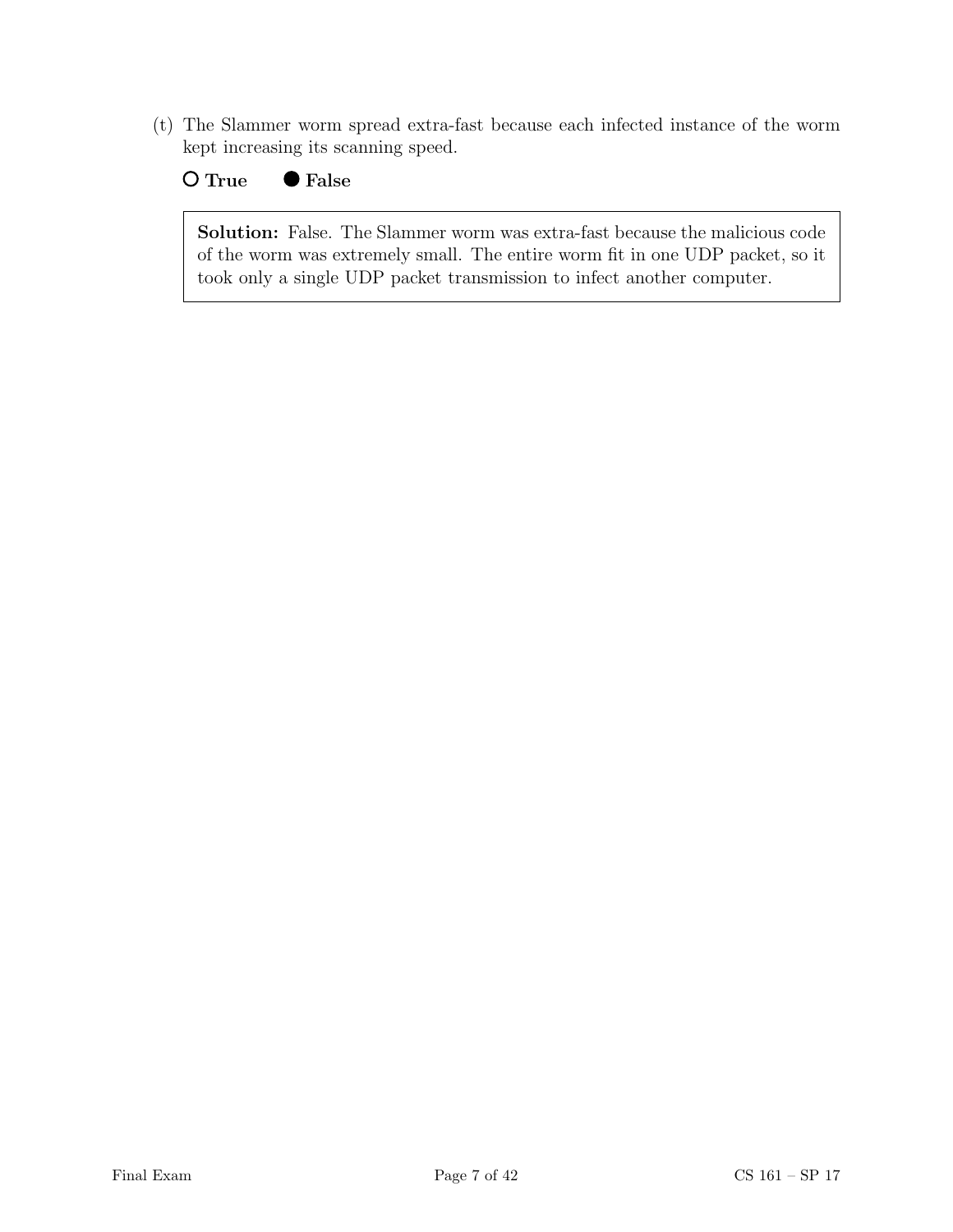# Problem 2 *Multiple Choice* (74 points)

- (a) (6 points) Suppose an attacker steals the private key of a website that uses TLS, and remains undetected. What can the attacker do using the private key? Mark ALL that apply.
	- Decrypt recorded past TLS sessions that used RSA key exchange.
- Decrypt recorded past TLS sessions that used Diffie–Hellman key exchange.
- Successfully perform a MITM attack on future TLS sessions.
- None of these.

Solution: RSA TLS does not have forward secrecy, so an attacker who steals the private key can decrypt recorded past RSA TLS sessions. (The attacker uses the private key to decrypt the premaster secret sent over the handshake. Then they use the decrypted premaster secret and the two random nonces sent over the handshake to derive the symmetric keys. Then they can use the symmetric keys to decrypt communications.)

Diffie-Hellman TLS does have forward secrecy, so an attacker who steals the private key cannot decrypt recorded past Diffie-Hellman TLS sessions. (The premaster secret  $g^{ab}$  mod p is never sent over the handshake in Diffie-Hellman TLS. Only  $g^a$  mod p and  $g^b$  mod p are sent, and an attacker who knows the private key and those two values cannot learn the premaster secret because the discrete log problem is hard.)

The attacker can perform a MITM attack on future TLS sessions. In RSA TLS, the attacker decrypts the premaster secret as it's sent over the handshake, as described above. In Diffie-Hellman TLS, the attacker performs a Diffie-Hellman MITM to force both the client and server to derive premaster secrets that the attacker knows. In both cases, the attacker now knows the premaster secret and can use it with the nonces (sent in plaintext over the handshake) to derive the symmetric keys. With the symmetric keys, the attacker can decrypt and modify communications.

- (b) (6 points) DNSSEC provides which of the following security properties for DNS responses? Mark ALL that apply.
	- Confidentiality

Integrity

None of these

- Authentication
- Availability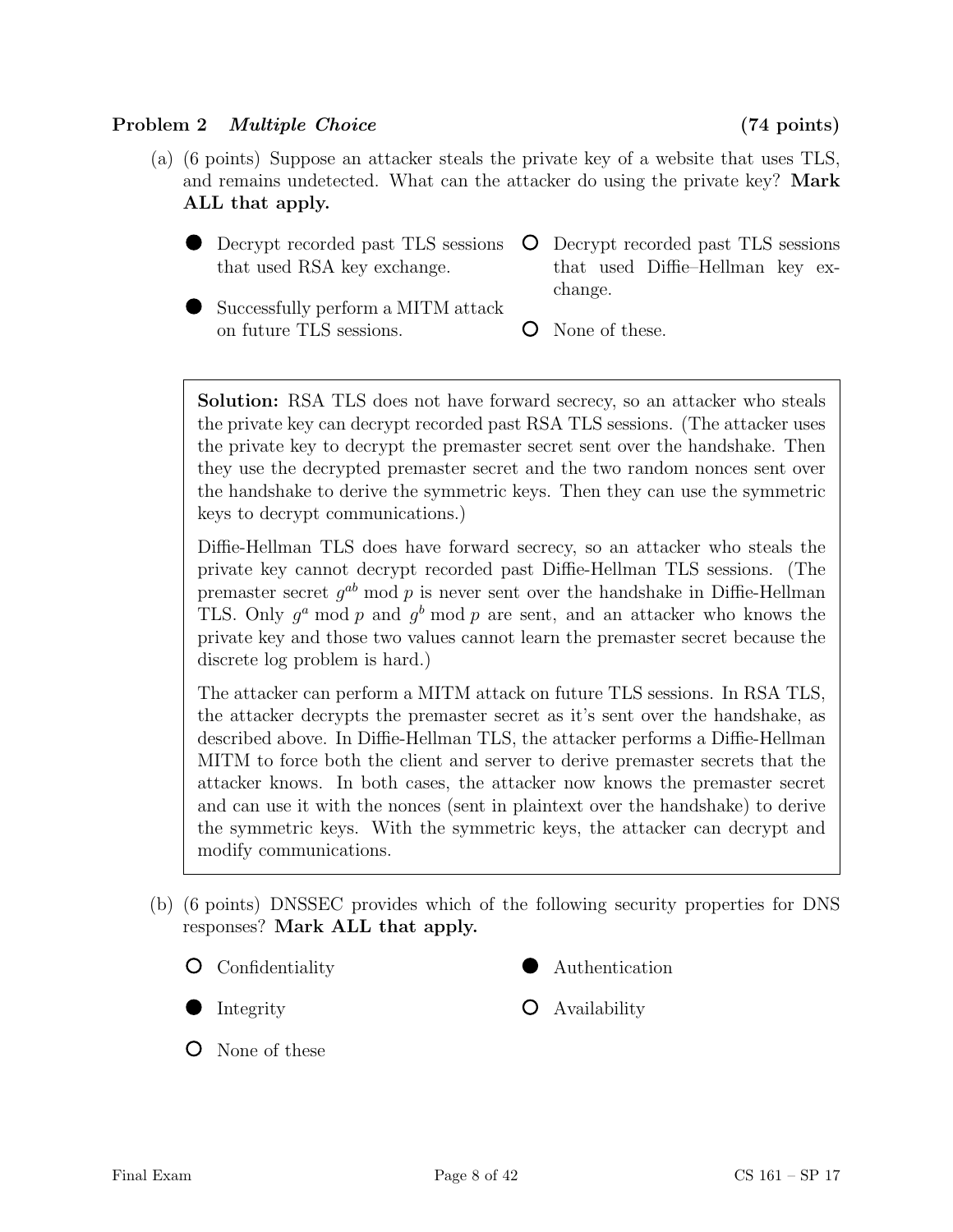Solution: DNSSEC provides integrity and authenticity on responses because it signs all DNS records. (Recall that signatures provide integrity and authenticity.)

DNSSEC does not provide confidentiality because it does not encrypt DNS records. (DNS records are public information anyway, so confidentiality isn't needed.)

DNSSEC does not provide availability. A MITM attacker could always drop packets, and there's nothing DNSSEC can do to defend against that.

(c) (8 points) "Mixing program control and user data" is a class of vulnerabilities where a program/application accidentally treats user input as code and executes it. Which of the following attacks exploit this class of vulnerabilities? Mark ALL that apply.



None of these

Solution: In buffer overflows, user input is treated as C code. In SQL injection, user input is treated as SQL code. In XSS (both types), user input is treated as JavaScript code.

In CSRF, the attacker tricks the victim into making a malicious request with the user's cookies attached. User input isn't ever treated as code during the attack.

In clickjacking, the attacker tricks the victim into clicking an unintended link or button. User input isn't ever treated as code during the attack.

- (d) (6 points) To verify that she is visiting the correct website, Alice is told to make sure to check that the URL in the browser's address bar is the URL she actually wants to visit. Which of the following statements are true? Mark ALL of the following statements that apply.
	- Of relevance for this situation is the principle of Least Privilege This will help Alice defend herself against CSRF attacks
	- Of relevance for this situation is the principle of Consider Human Factors This will help Alice defend herself against some DNS spoofing attacks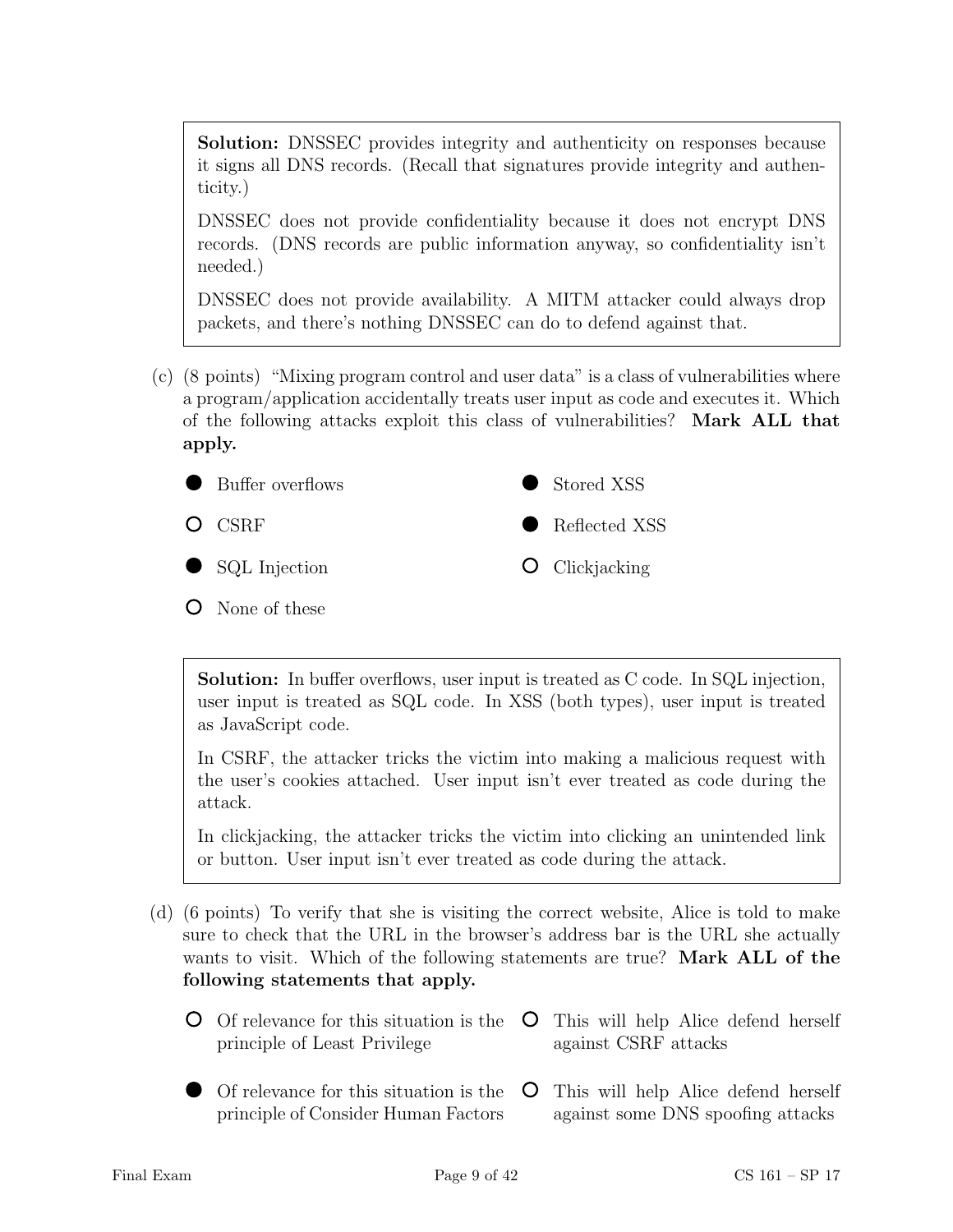This will help Alice defend herself  $\circ$  None of these against some phishing attacks

Solution: The relevant security principle is considering human factors–visiting URLs like g00gle.com that are maliciously designed to look like legitimate URLs is a human mistake. Least privilege is not relevant, because Alice isn't given any special privileges in this scenario.

Checking the URL carefully prevents against phishing attacks, where the attacker tries to impersonate a legitimate website (possibly by using a similar URL).

Checking the URL does not directly prevent CSRF attacks. It can help defend against some CSRF attacks (because they often require the victim to visit an attacker's website to generate the forged request), but it does not prevent the main vulnerability of CSRF attacks, which is that the server can't distinguish between legitimate and forged requests from the victim.

DNS spoofing is a networking attack and is unrelated to carefully checking URLs (a web security defense).

- (e) (6 points) Alice is trying to visit maps.google.com and neither her machine nor her local resolver have any entries in their DNS caches. In the following, assume that google.com subdomains use HTTPS and are on the predefined HSTS (HTTP Strict Transport Security) list in Alice's browser. You do not need to worry about attacks on availability, nor attacks based on stealing private keys, malware infections, or obtaining a fraudulent google.com certificate. Mark ALL that apply.
	- For DNSSEC to work securely, the root and .com zones will need to sign their NS and glue/additional records.
	- For DNSSEC to work securely, the root and .com zones will need to encrypt their NS and glue/additional records.
	- Because google.com subdomains are on the predefined HSTS list, Alice's visit to maps.google.com is secure against DNS spoofing attacks.
- Because google.com subdomains are on the predefined HSTS list, Alice's visit to maps.google.com is secure against MITM attacks.
- Because google.com subdomains are on the predefined HSTS list, Alice's visit to maps.google.com is secure against ssl-strip attacks.
- None of these apply.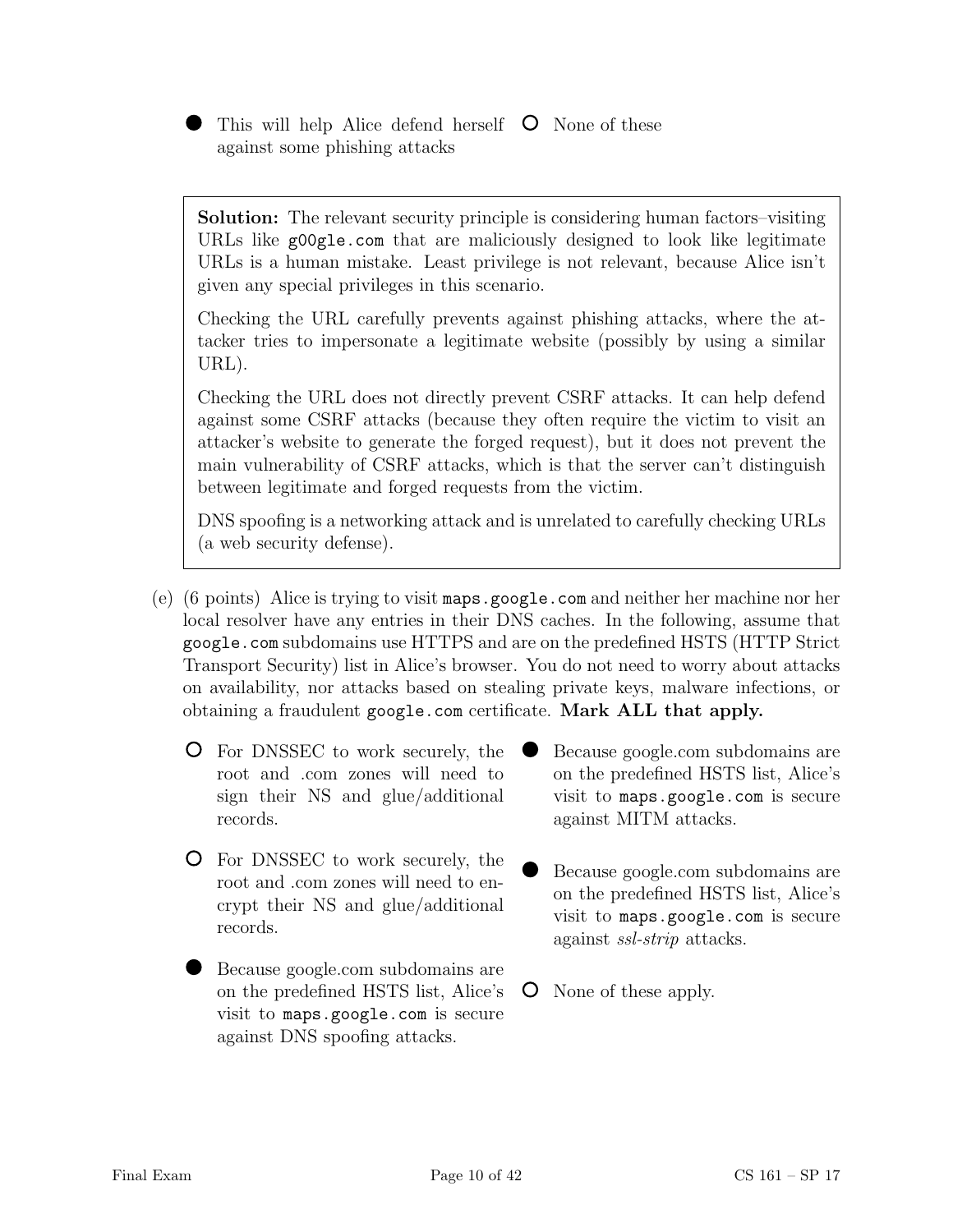Solution: Many students found this problem difficult.

DNSSEC does not protect NS and glue/additional records in any manner. It doesn't need to because its focus is on assuring the correctness of the final result (i.e., object security), not how the client gets the result.

The presence on the HSTS list means that the visit to maps.google.com will definitely occur using HTTPS. Given that, no DNS spoofing attack can fool Alice into visiting a different site unless the attacker has obtained a fraudulent certificate (which is ruled out in the framing of the problem).

Similarly, the guaranteed use of HTTPS secures the Alice's visit against MITM attacks.

Finally, ssl-strip attacks rely on the user's visit initially using HTTP rather than HTTPS. The use of HSTS will prevent such an initial visit from occurring.

Note on object security (compared to channel security):

Channel security: secure the letter while it is in transit between post offices (but not while it is stored)

Object security: the letter has a digital signature to make sure it hasn't been modified (either in transit or in storage)

Depending on how it's used, signing/verifying helps with both defending against tampering while the data is in transit along a network link and tampering while the data is stored or processed on a particular machine. The signing/verifying procedure from the crypto section ensures some channel security because no one can tamper with the message without being detected (though you need some more encryption to guarantee confidentiality), as well as protection against modification while the data is in storage because you can use Alice's public key to verify that the message is actually from Alice. This didn't quite give us full object security in DNSSEC because we couldn't verify Alice's public key in the first place, which is why we create a chain of trust that ensures that the nameservers we're talking to aren't compromised and are providing the correct public keys.

Notice that if you only use channel security between each pair of post offices, and a letter goes through multiple post offices before reaching its destination, there are two threats: the letter might be tampered with while it is being processed (or stored) at a particular office, and one of the post offices might be malicious and might replace the letter with an entirely different letter. Channel security doesn't protect against either of those threats. Object security does.

(f) (8 points) Gandalf is surfing the web and visits the URL http://gondor.berkeley.edu. Assume that neither his machine nor his local resolver have any entries in their DNS caches, and that berkeley.edu is the authoritative name server for all berkeley.edu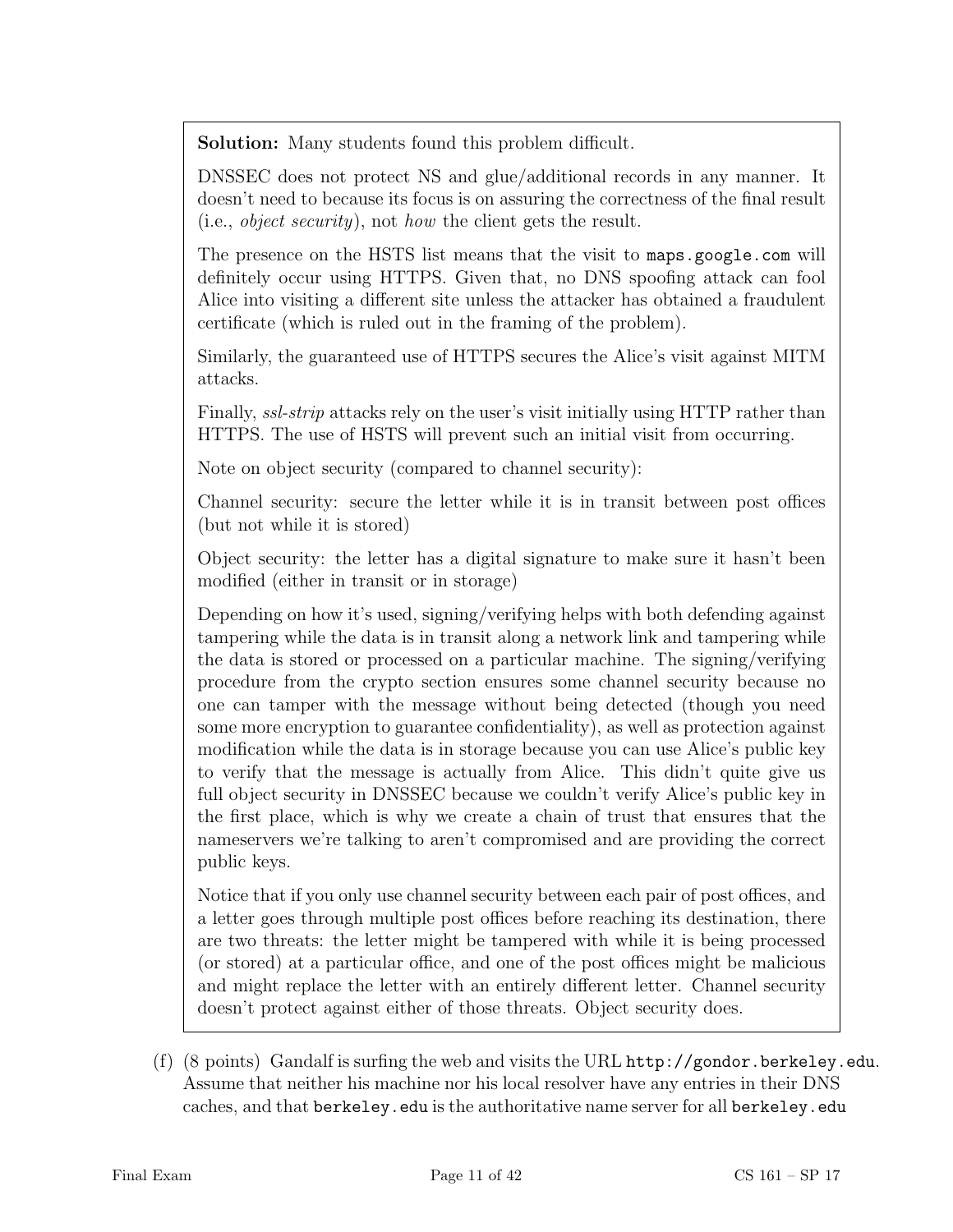subdomains. Assuming global deployment and use of DNSSEC, and that DNS zones use Key Signing Keys (KSKs) and Zone Signing Keys (ZSKs), which of the following are True? Mark ALL that apply.

- Gandalf's machine can use the berkeley.edu KSK to encrypt the query it sends to the berkeley.edu DNS server.
- berkeley.edu's ZSK will be signed by the root's KSK.
- berkeley.edu's ZSK will be signed by berkeley.edu's KSK.
- Gandalf's machine will receive a final A record for gondor. berkeley.edu that is signed with berkeley.edu's ZSK.
- Gandalf's machine will receive a final A record for gondor.berkeley. edu that is encrypted with a public key that Gandalf provides in his DNS query.
- The final A record for gondor. berkeley.edu will have object security.
- If zones correctly implement DNSSEC, then Gandalf is secure against a MITM attacker who attempts to modify content retrieved from the gondor.berkeley.edu web site.

Solution: Left column (top-to-bottom):

False. KSKs are only used to sign and verify values. They are never used to encrypt values.

False. berkeley.edu's ZSK is signed by berkeley.edu's KSK, not the root's KSK.

True. A given name server's ZSK is always signed by that same name server's own KSK.

True. The final A record for gondor.berkeley.edu comes from the berkeley.edu name server, and berkeley.edu uses its ZSK to sign anything that's not a ZSK (including A records).

Right column (top-to-bottom):

False. Gandalf (the client) never provides a public key. In DNSSEC, the public keys are provided by the name servers.

True. We can be sure the A record itself (the object) has not been tampered with. See the previous subpart for a definition of object security.

False. DNSSEC guarantees that Gandalf has gotten the correct IP address for gondor.berkeley.edu. However, it does not secure communications between Gandalf and gondor.berkeley.edu. For example, if Gandalf talks to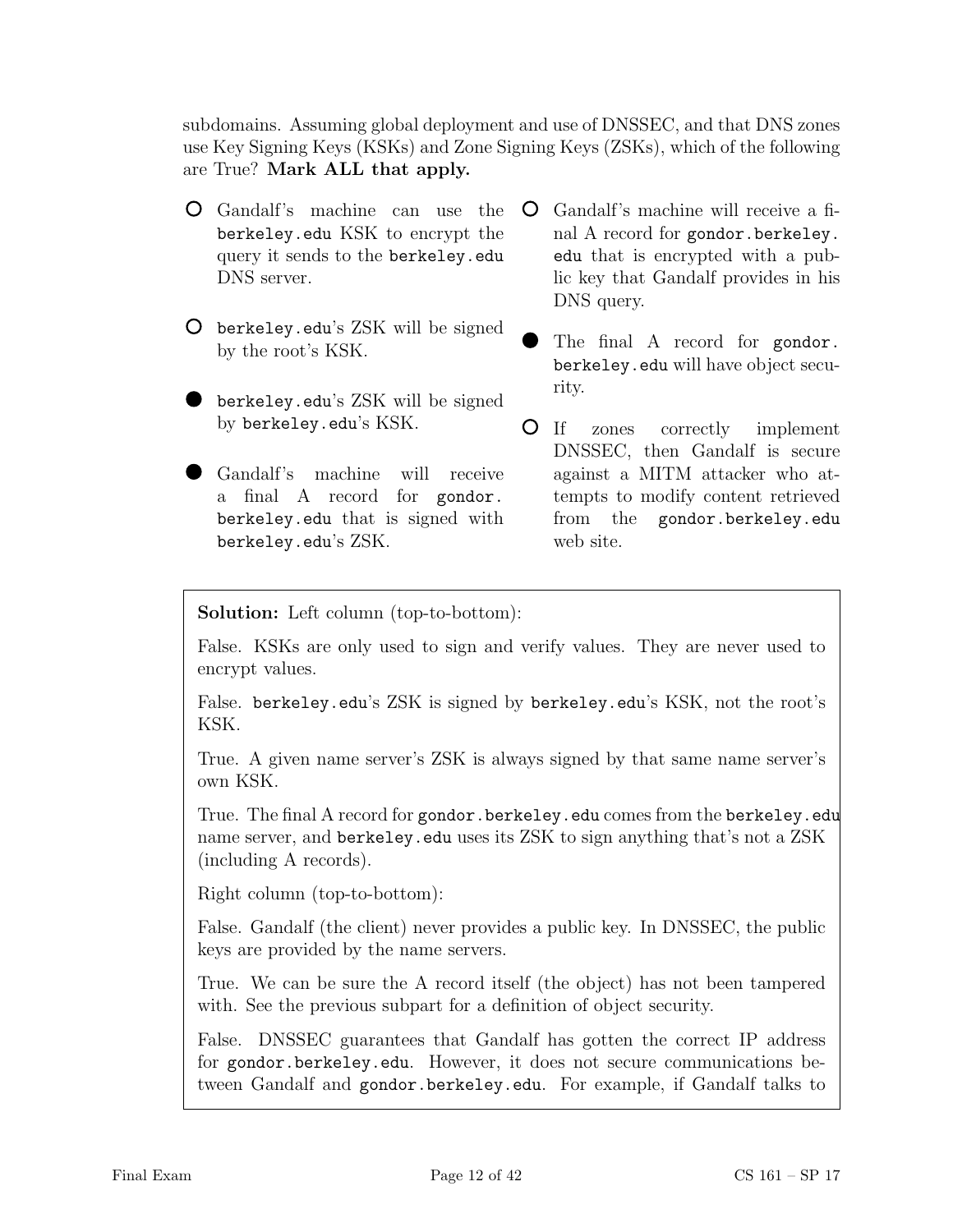gondor.berkeley.edu with HTTP (no HTTPS), the MITM could modify content.

- $(g)$  (6 points) A border firewall's primary purpose is (**Mark ONE**):
	- Block incoming VPN connections.
	- Prevent CSRF attacks.
- Prevent a network intruder inside the network from spreading internally.

None of these.

- Detect buffer overflows.
- Prevent XSS attacks.

Solution: A border firewall's primary purpose is to control which systems and which types of connections are allowed across the site's border. It does not focus on attack detection; generally allows, rather than hinders, incoming VPN connections; and cannot contain a network intruder already inside the network from spreading internally, since that spread does not transit the site's border.

(h) (8 points) Which of the following attacks might allow an attacker to steal one of your browser cookies (Mark ALL that apply):



Solution: Both types of XSS allow the attacker to run JavaScript in your browser. JavaScript can access your cookies (assuming the HTTPonly attribute is not set) and steal them.

A buffer overflow would allow the attacker to execute arbitrary code on your machine. Depending on where the overflow is located, it may be able to access your cookies. For example, a buffer overflow in the implementation of your browser would probably be able to steal your cookies.

A TLS downgrade attack would cause you to use an outdated, possibly insecure version of TLS in your connection. This would let the attacker decrypt your TLS communications, which contains cookies.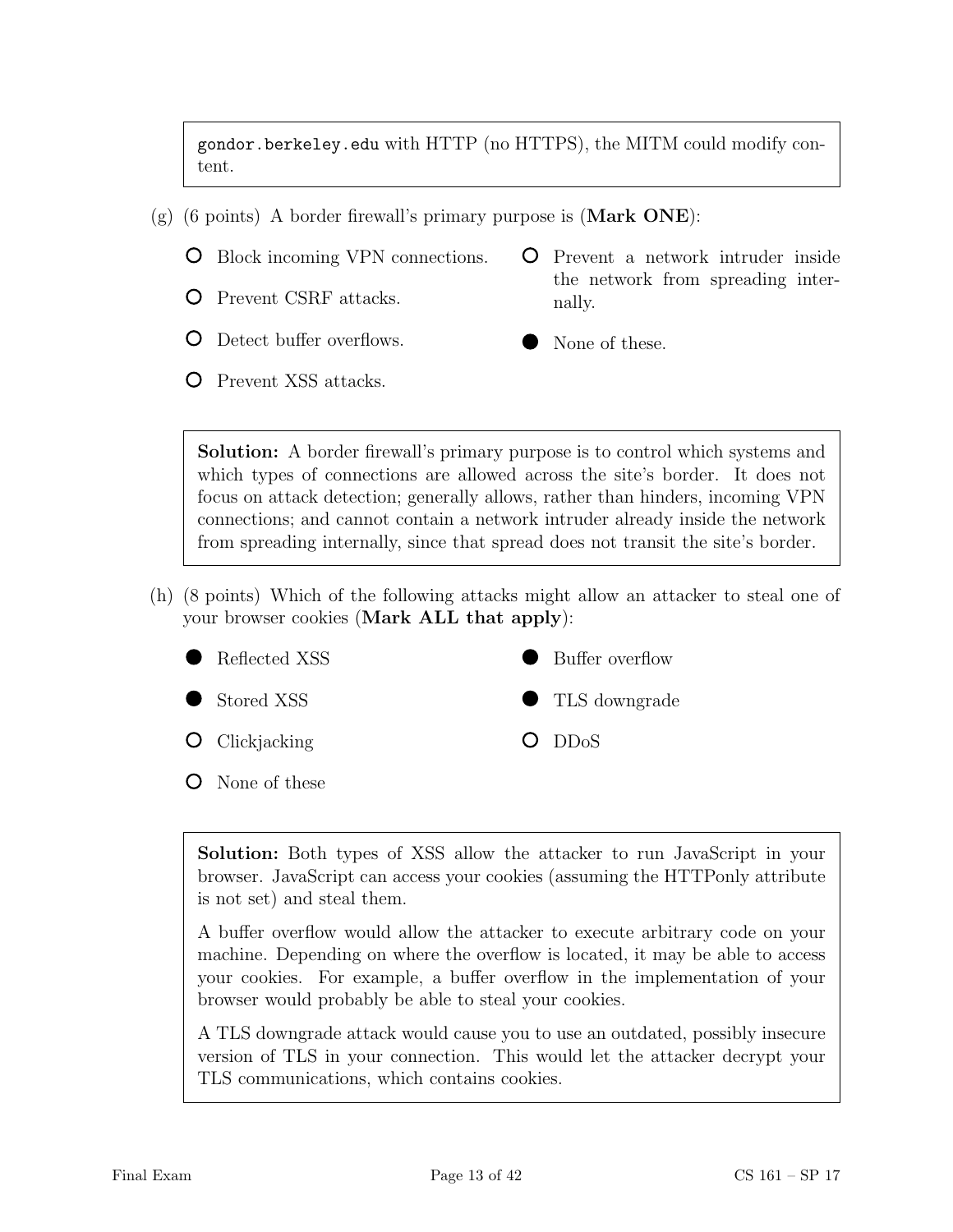A common mistake was to select Clickjacking. While clickjacking can cause user input (clicks or keystrokes) to go where the user did not intend it to go, these misdirections still result in HTTP requests that follow the usual rules regarding whether and which cookies to send.

DDoS attacks availability (e.g. makes some resource unavailable), but this doesn't help the attacker steal cookies.

- (i) (6 points) Alice and Bob want to communicate over an insecure channel using one of the following schemes, where  $M$  is the message in plaintext. Which scheme should they use in order to avoid padding oracle attacks? Assume that (1) all of the algorithms are secure, and (2) MAC and Sign do not leak anything about M. Mark ALL that apply.
	- $O$  Enc $(M)$ , MAC $(M)$

 $Enc(M), MAC(Enc(M))$ 

 $Enc(M), Sign(M)$ 

- $Enc(M || MAC(M))$  $\circ$
- None of these

Solution: Recall from Project 2 that in padding oracle attacks, the attacker modifies the ciphertext in some cleverly chosen fashion, asks the client to decrypt it, and then observes whether the decryption process caused an invalid-padding error. If the attacker can observe whether such an error occurred, then this leaks partial information; after repeating this many times, an attacker can piece together all of these clues to deduce what the original message must have been.

 $\cup$ 

To defend against padding oracle attacks, the recipient must be able to verify the integrity of the ciphertext before decrypting it. That is, the MAC / signature must be computed over the ciphertext, and not the plaintext. Hence, only the option on the top right is correct; in the others, the integrity of the message can only be verified after decrypting the ciphertext.

- (i) (6 points) Let S be a publicly available trusted service that knows the public keys of all users. Alice communicates with  $S$  to obtain Bob's public key using the following protocol:
	- 1.  $A \longrightarrow S$  :  $A, B$
	- 2.  $S \longrightarrow A : [K_B, B]_{K_S^{-1}}$

In step 1, Alice sends along her identity A and asks S for Bob's public key. In step 2, S responds by returning Bob's public key  $K_B$  along with his identity B, and signs the message.

Which of the following attacks is this protocol vulnerable to? **Mark ALL that**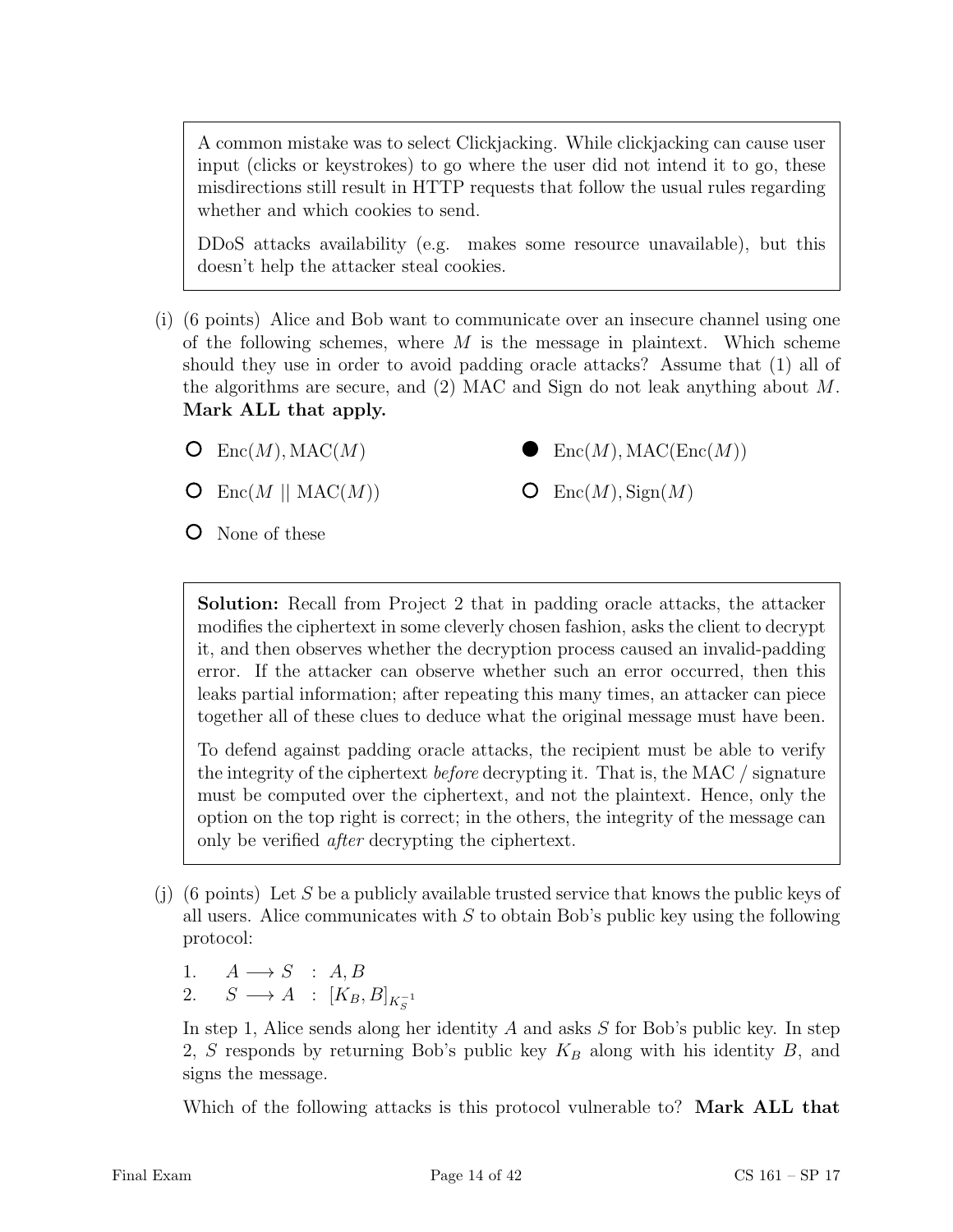apply.

- $\bullet$  Mallory can tamper with  $S$ 's response so as to substitute her own public key  $K_M$  instead of  $K_B$ .
- Since S's response is not encrypted,  $\mathbf{O}$ Mallory can use  $K_B$  to decrypt any messages Alice sends to Bob in the future.
- Mallory can tamper with S's re- $\circ$ None of these. sponse so as to substitute an older key  $K'_B$  that Bob might have revoked.

Solution: Option 1 (upper left) doesn't work because it requires Mallory to forge a signature on  $(K_M, B)$ .

Option 2 is a valid attack (assuming Mallory has recorded some the older value  $K_B'$  and its corresponding signature).

Option 3 (upper right) is factually incorrect – the public key  $K_B$  is used for encrypting messages, not decrypting messages. Mallory requires the private key  $K_B^{-1}$  to decrypt the messages.

- (k) (8 points) For the same situation as in the previous question, which of the following modifications to step 2 would defend against the attacks that the protocol in that question is vulnerable to? Mark ALL that apply.
	- $S \longrightarrow A : [K_B, A, B]_{K_S^{-1}}$

a timestamp

- $S \longrightarrow A : [K_B, B, A, N]_{K_S^{-1}}$ , where  $N$  is a nonce randomly selected by  $S$
- $S \longrightarrow A : [K_B, B, T]_{K_S^{-1}}$  where T is  $S \longrightarrow A : [K_B, B, N]_{K_S^{-1}}$ , where N is a nonce randomly selected by  $S$
- $S \longrightarrow A : [K_B, T]_{K_S^{-1}}$  where T is a timestamp O None of these

Solution: The server can prevent a replay attack by including a timestamp in its response, as in Option 2. Option 1 (upper left) does not prevent replays. Option 3 (lower left) doesn't work because it doesn't bind the public key to Bob's identity; Mallory can request her own key from the server and then forward the message to Alice. Using a nonce instead of a timestamp in S's response (Options 4 and 5) only works if A sends the nonce to S in step 1.

A student pointed out on Piazza that the problem asks for defending against attacks applicable to the protocol in the previous question, and Option 3 does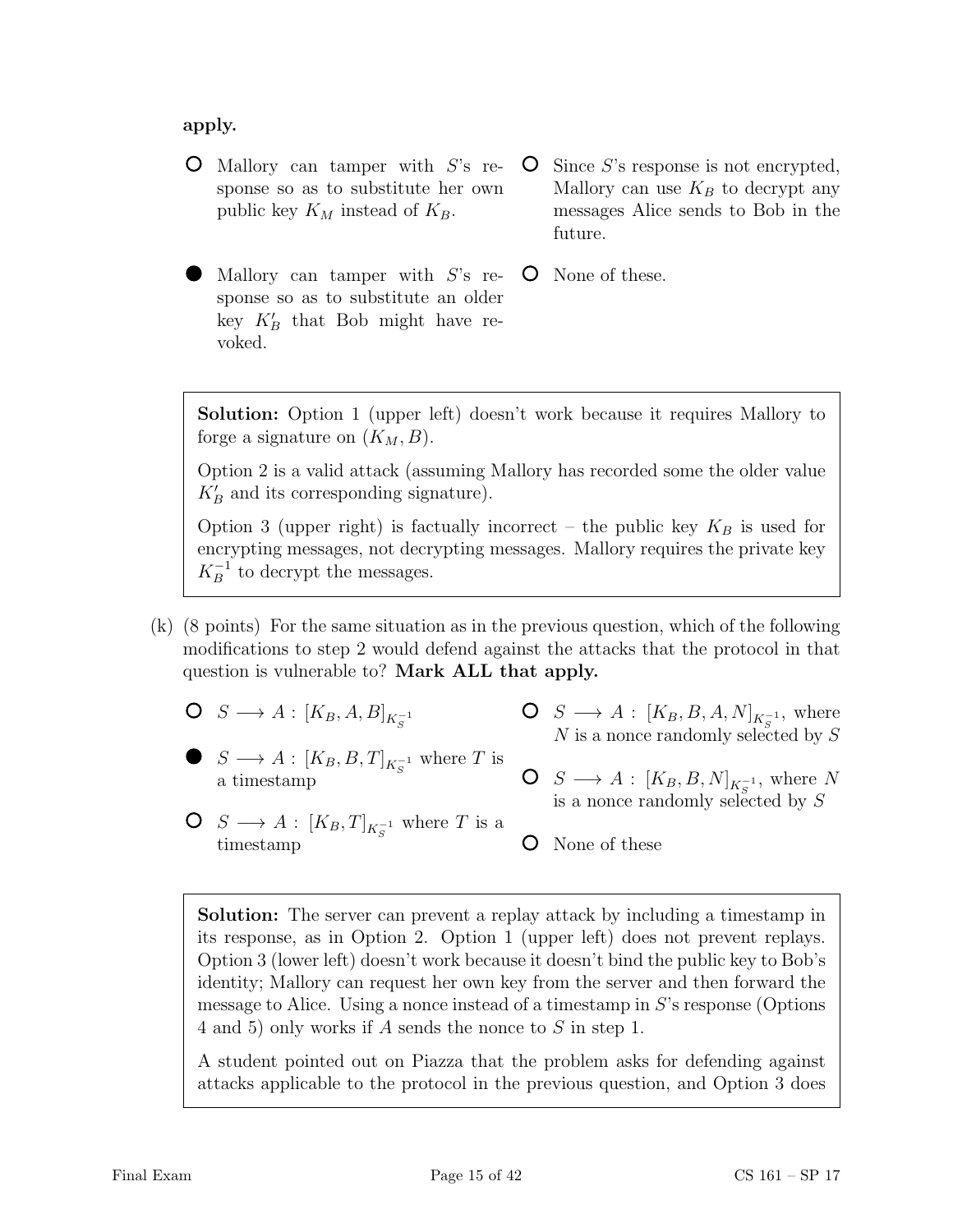so, even though it's flawed in a different way. We allowed full credit for answers that included Option 3 providing no other options (other than Option  $1+2$ ) were selected, and only the correct option was selected for the previous question.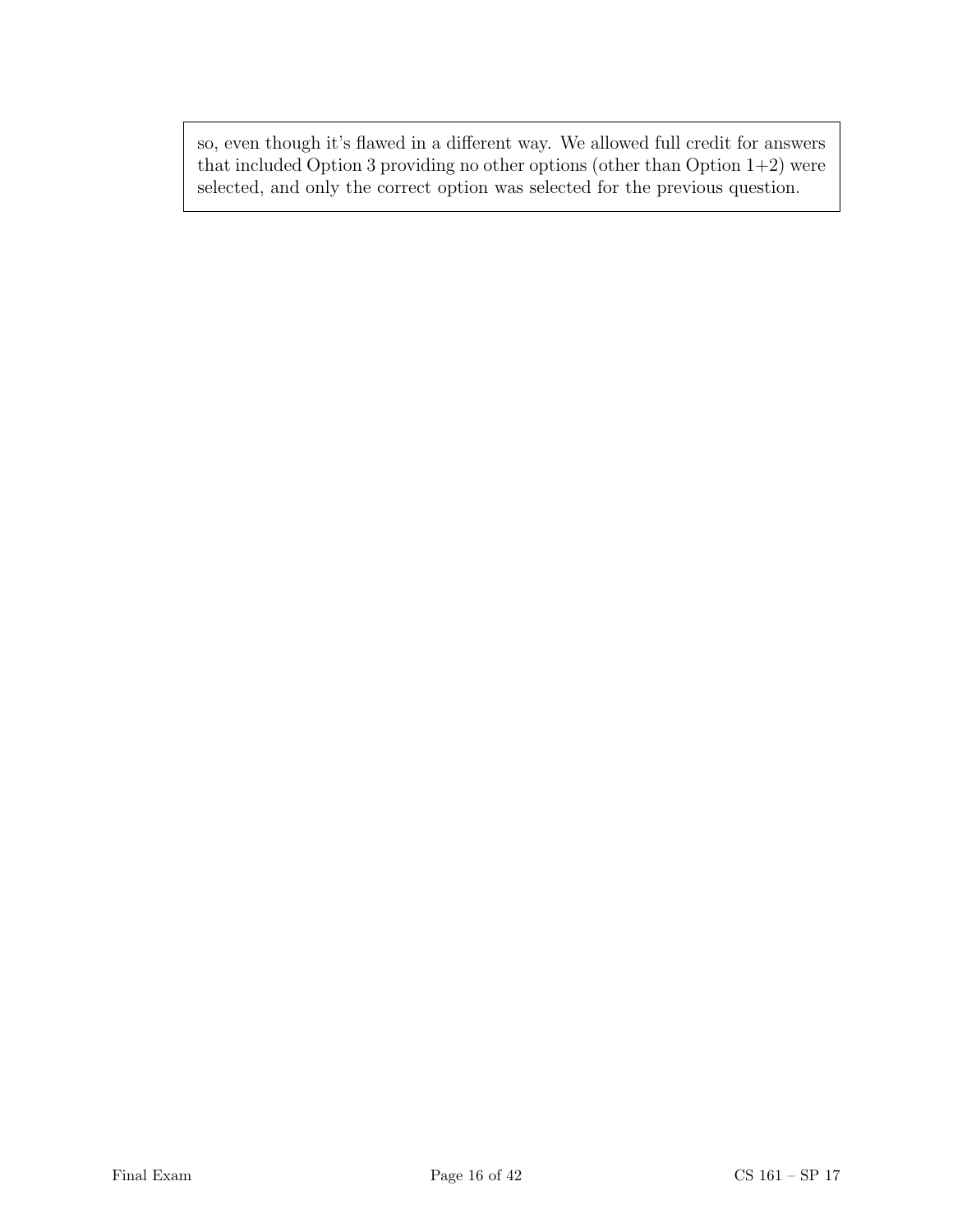# Problem 3 Bypassing ASLR (48 points)

Mallory is trying to perform a return-to-libc attack on a simple stack buffer overflow vulnerability. She wants to overwrite the return address of the vulnerable function with the address of the system function, and pass it an arbitrary command argument. But the system she wants to attack has ASLR enabled, so &system (the address of system) is different every time.

Wanting to explore this further, Mallory writes the simple program:

```
#include <stdio.h>
void main() {
    printf("system is at 0x%x\n", &system);
}
```
She runs this five times, with ASLR enabled, and gets the following output:

system is at 0xbf9d7f14 system is at 0xbf9d7f99 system is at 0xbf9d7f88 system is at 0xbf9d7f36 system is at 0xbf9d7f08

(a) (16 points) She shouts "Eureka! It won't work every time, but I can easily break this now!". What did Mallory learn? How can she use it to successfully exploit the buffer overflow with a return-to-libc attack?

**Solution:** The implementation of ASLR has insufficient entropy  $\sim$  **&system** appears to have no more than one byte of randomness, so Mallory learned that just by repeatedly trying a manageable number of times, she can eventually luck upon the correct address of system.

Full credit required conveying the notion of exploiting repeated attempts to eventually make a correct guess.

(b) (8 points) What is the probability that Mallory will succeed if she has 1 chance to perform her return-to-libc attack?

Solution: If there is one byte of randomness, than the probability for a single attack to succeed is  $\frac{1}{256}$ . There might even be less randomness; in the output Mallory saw, the high bit in the bottom byte of the address never varied, so the probability might be as much as  $\frac{1}{128}$ .

If the probability is  $\frac{1}{256}$ , then it will take Mallory an expected 128 tries to guess correctly if her failed guesses do not cause re-randomization due to crash-andrestart; or an expected 256 tries if it does.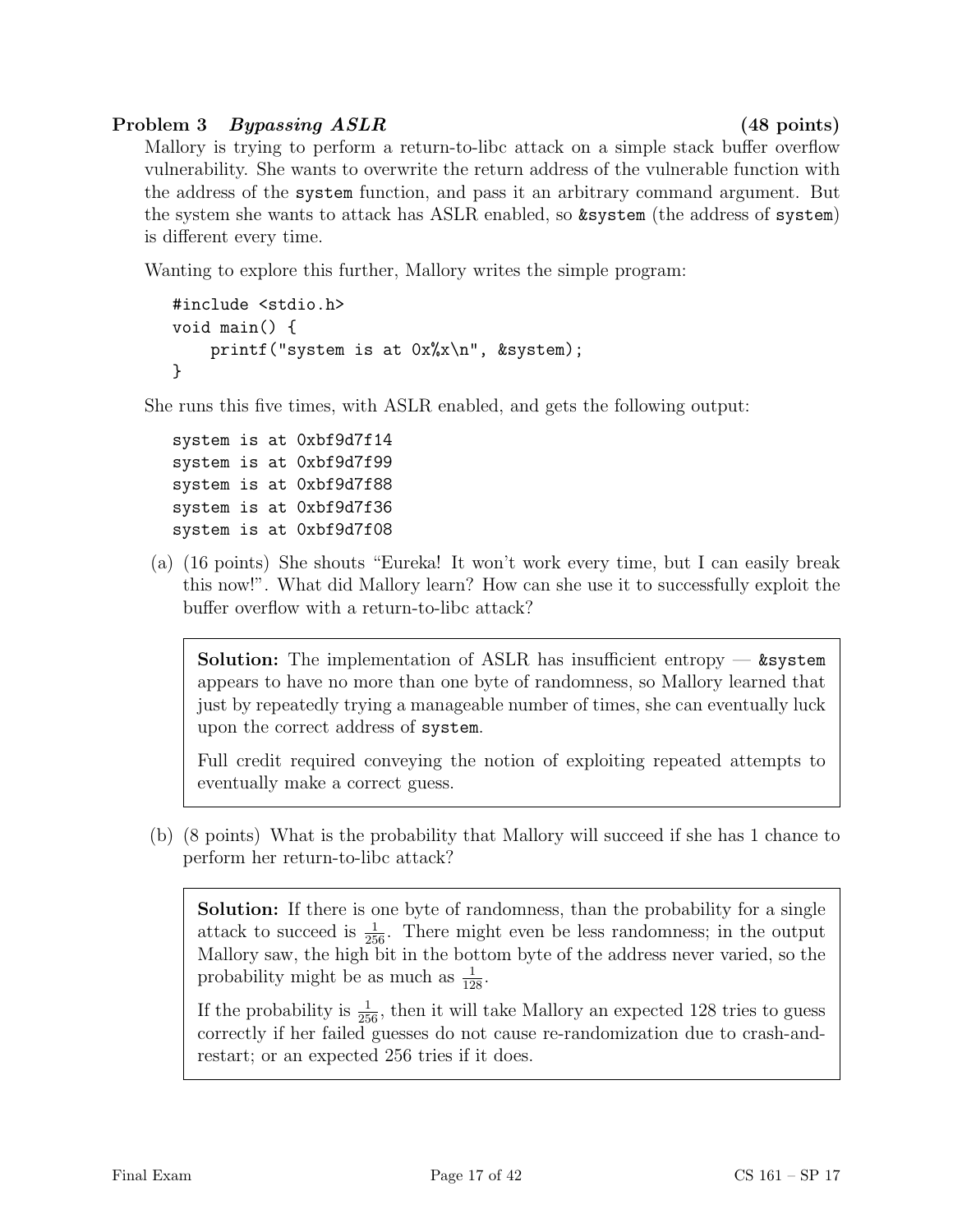(c)  $(24 \text{ points})$  Suppose Mallory is able to control the input (i.e.  $\arg(\1)$ ) to the following silly backup program, written by programmers from Junior University (assume headers necessary for this code to compile have been included):

```
// Protect our data by making 2 copies!
void double_copy(char *data) {
    char buf1[16];
    char buf2[16];
    strcpy(buf2, data);
    strcpy(buf1, data);
}
int main(int argc, char *argv[]) {
    // recall: argv[0] is the name of the program
    if (\text{argc} != 2)return -1;
    double_copy(argv[1]);
}
```
Give an input that will cause "sudo  $rm -rf$  /" to be run on the victim machine with probability equal to what you answered in the previous part.

Use the following assumptions about the victim system:

- 1. It is an IA-32 platform with 4-byte words (recall it's also little endian).
- 2. The stack is aligned at word granularity.
- 3. Local variables of each function are placed on the stack in the order they appear in the source code.
- 4. ASLR is enabled for the stack segment.
- 5.  $argv[1] == 0x07070707$  will always evaluate to true.

*Hint*:  $\#$  is the shell comment character.

You can use  $\xleftrightarrow^*$  (where the  $\ast$ s are replaced by hex digits) to represent a character in hexadecimal form. Fill in the answer below:

Solution: Note 1: the write to buf2 doesn't matter for the purposes of this problem. Any overflow will be immediately rewritten by the write to buf1.

Note 2: we don't use any 0 characters in our solution since these would be interpreted as NUL-terminators and cause the strcpy() to stop.

"sudo rm -rf / ##AAAA\x14\x7f\x9d\xbfDUMM\x07\x07\x07\x07"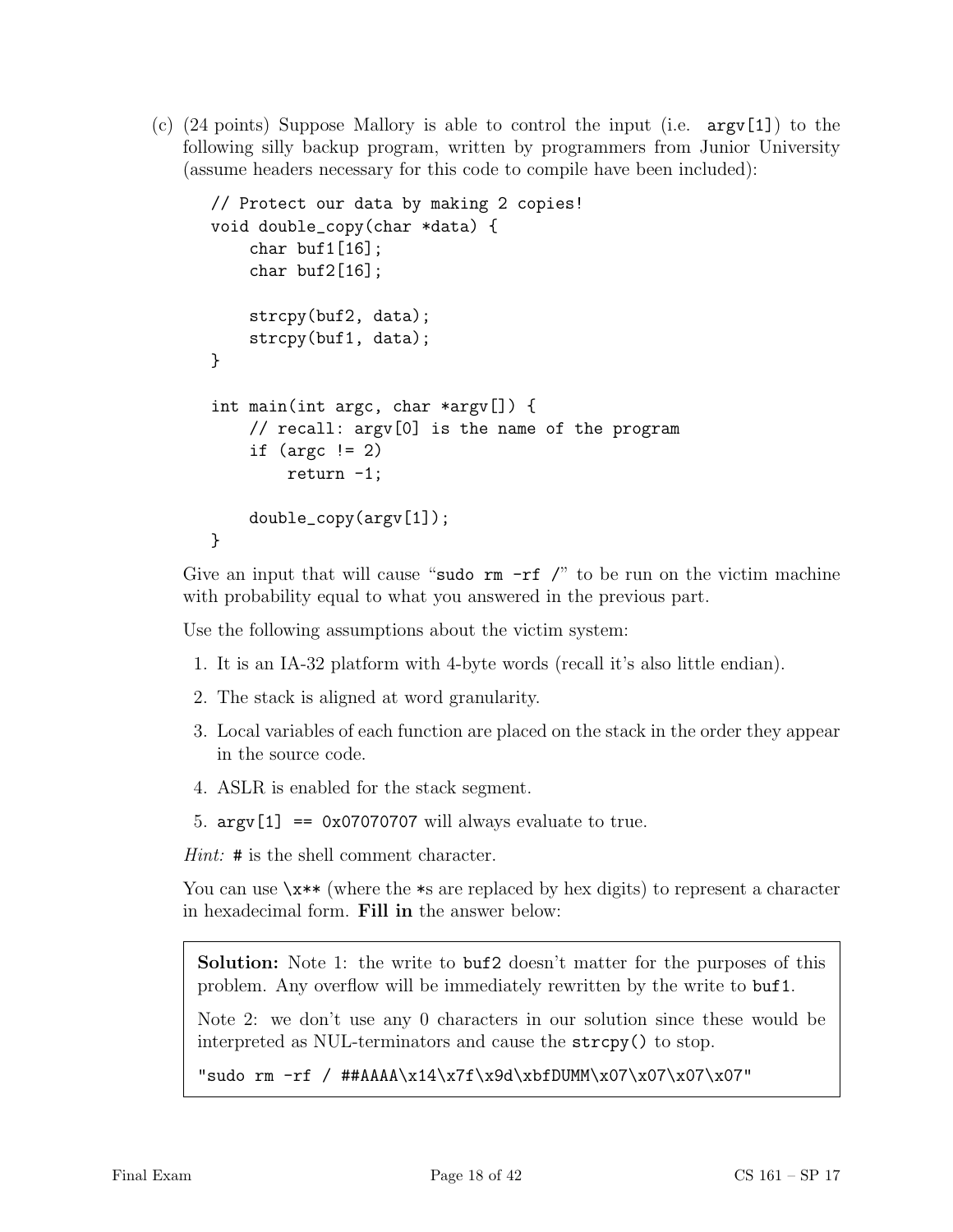| Fill the 16 byte buffer. Note the shell comment character                                                                                                                                                                                                                                                                                                                                                                                                                   | sudo rm $-rf / ##$ |
|-----------------------------------------------------------------------------------------------------------------------------------------------------------------------------------------------------------------------------------------------------------------------------------------------------------------------------------------------------------------------------------------------------------------------------------------------------------------------------|--------------------|
| # at the end so that subsequent bytes are ignored                                                                                                                                                                                                                                                                                                                                                                                                                           |                    |
| Overwrite SFP in order to get to RIP (next line).                                                                                                                                                                                                                                                                                                                                                                                                                           | AAAA               |
| Guess at & system. (reversed to account for little endi-<br>anness)                                                                                                                                                                                                                                                                                                                                                                                                         | $x14\x7f\x9d\xbf$  |
| Dummy value in the stack position where a proper IA-32                                                                                                                                                                                                                                                                                                                                                                                                                      | <b>DUMM</b>        |
| call would have pushed \$eip to become the stored<br>\$rip. The system function's assembly code will ex-<br>pect 4 bytes to proceed the arguments on the stack (by<br>"proceed", we mean appear in lower memory addresses).<br>This is the address that system() will return to. For<br>this attack, it doesn't matter that the value is bogus<br>since system() waits for the shell to finish executing,<br>at which point Mallory has presumably completed her<br>attack. |                    |
| Address of memory storing the attack string argument<br>$(\arg v[1])$ . This is what system() will read as its argu-<br>ment.                                                                                                                                                                                                                                                                                                                                               | \x07\x07\x07\x07   |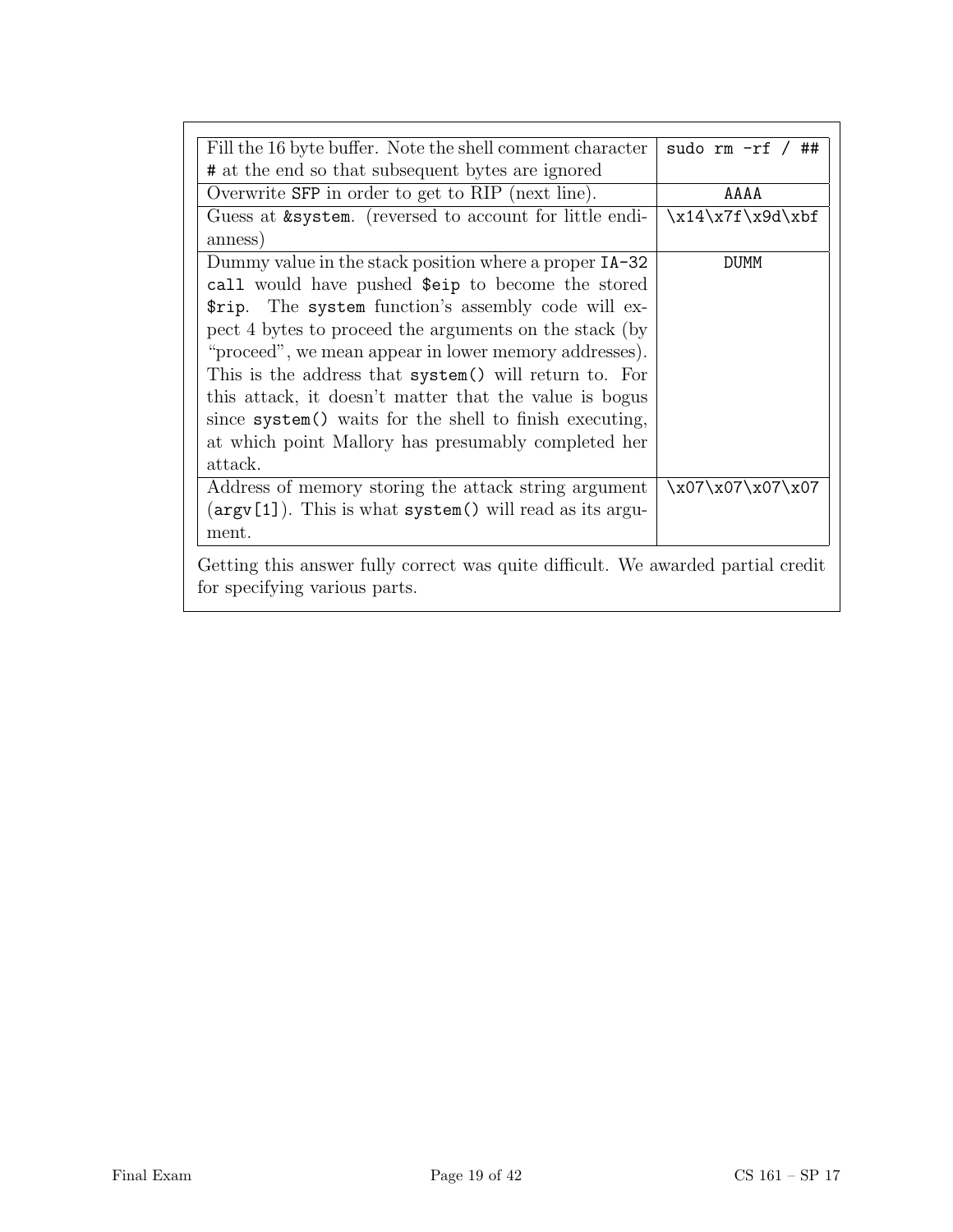### Problem 4 Attacks on TLS (72 points)

Recall the TLS protocol, depicted in the figure below. We use the following notation:  ${M}_K$  denotes a message M encrypted using the key K.  $[M]_K^{-1}$  denotes a message M along with a signature over M using the key  $K^{-1}$ .



Figure 1: TLS 1.2 Key Exchange

- (a) (24 points) Suppose the client and server use RSA to exchange the premaster secret. Mallory intercepts the ClientKeyExchange message and replaces  $PS$  with a fake value  $PS'$ . Assume that Mallory can modify the messages after ClientKeyExchange as well, if required. Which of the following are true? Mark ALL that apply.
	- Mallory will be able to decrypt the application data sent by the client to the server.
	- Mallory will be able to decrypt the application data sent by the server to the client.
	- The server will detect the tampering when it receives ClientKeyExchange.
- $\circ$ Mallory can avoid detection until the server receives Finished from the client, at which point she'll be detected.
- Mallory can avoid detection until the client receives Finished from the server, at which point she'll be detected.
- O None of these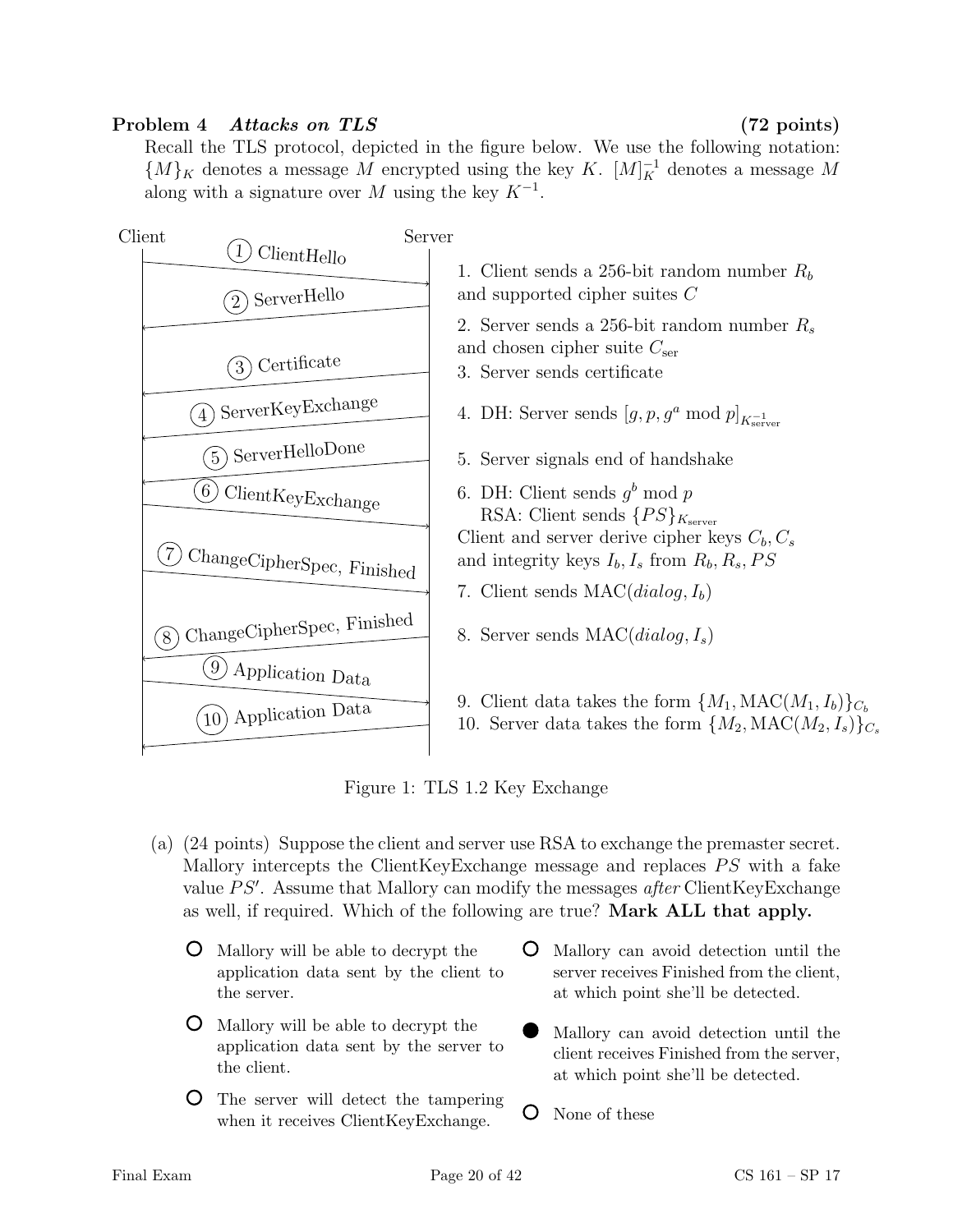**Solution:** Mallory can pick an arbitrary  $PS'$ , encrypt it with the server's public key to obtain a valid ciphertext  $\{PS'\}_{K_{\text{server}}}$ , and replace  $\{PS\}_{K_{\text{server}}}$  with  ${P S'}_{K_{\text{server}}}$  in ClientKeyExchange. The server will be unable to detect the tampering, and Option 3 (lower left) is therefore incorrect.

Mallory can then obtain the symmetric keys  $C'_{b}$ ,  $C'_{s}$ ,  $I'_{b}$ ,  $I'_{s}$  as derived by the server from  $PS'$ . She can use  $I'_{b}$  to forge a valid MAC over the modified dialog in Step 7 and avoid detection by the server. Option 4 (upper right) is therefore incorrect.

However, Mallory will still be unable to obtain the keys  $C_b, C_s, I_b, I_s$  as derived by the client, since she does not know the value of  $PS$ . In Step 8, the server will send the client a MAC over the dialog using the fake key  $I'_s$ . In order to avoid detection, Mallory would need to re-compute this MAC using the key  $I_s$  as expected by the client. She will be unable to do so (since she does not know  $I_s$ ), and will necessarily be detected (Option 5).

Once the client detects the tampering, it will terminate the handshake. Options 1 and 2 (top and middle left) are therefore incorrect as well. Of the two of these, Option 2 is better than Option 1. Mallory is trying to get the server to accept a bogus  $PS$ , which would allow Mallory to know what keys the server uses, and therefore to potentially decrypt the data it sends. But Mallory has no way to change the *client's* view of  $PS$ , nor to recover the original  $PS$ , so even if Mallory's subterfuge goes undetected, she has no way to read data that the client sends. Therefore, answers that included Option 1 received no credit. Answers that included Option 2 but not Option 1 potentially received some partial credit, depending on which other options were selected.

(b) Now suppose the client and server use Diffie-Hellman for exchanging the premaster secret. Mallory wants to decrypt the data sent by the server to the client by downgrading the cipher suites. She doesn't care about the data sent by the client to the server. If the server always picks the strongest cipher suite and parameters available, specify whether Mallory's attack will succeed in the following scenarios  $(Yes/No)$ .

If yes, then list the handshake messages Mallory will need to necessarily modify. If not, explain why.

Assume that unless specified, all cryptographic algorithms supported by the client and server are secure.

i. (12 points) Suppose the client and server support 3DES in addition to AES. Mallory is aware of an attack on 3DES that allows her to learn any message encrypted using it. She therefore wishes to force the client and server to use 3DES instead of AES as the encryption algorithm.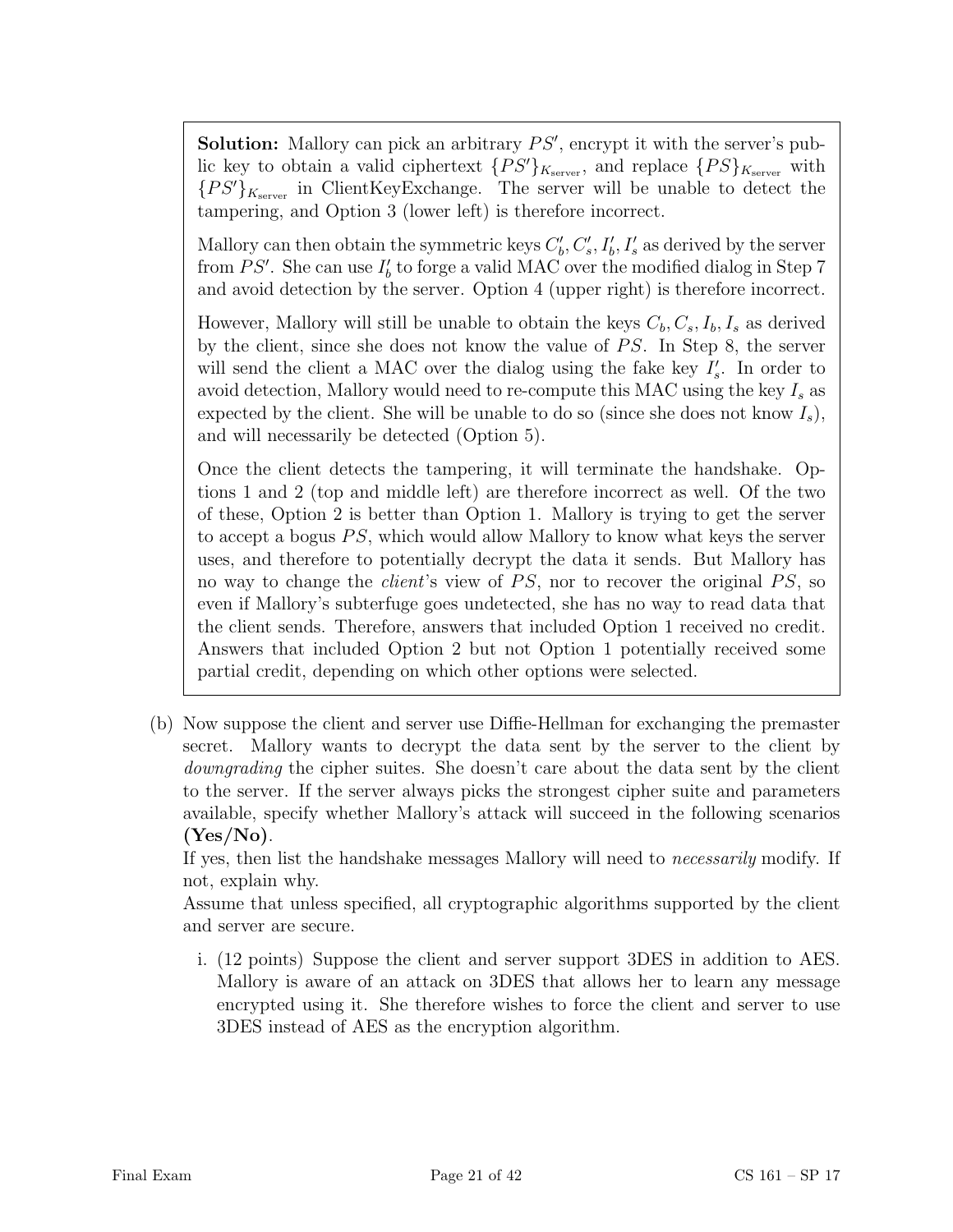Solution: No. Mallory will still be unable to learn the master secret, and hence will not be able to forge the MAC over the dialog. She will thus get detected.

ii. (12 points) Suppose the client and server support a weak variant of Diffie-Hellman ( $DH_{weak}$ ). Mallory is aware of an attack on  $DH_{weak}$  that allows her to learn the exchanged secret. She therefore wishes to force the client and server to use  $DH_{weak}$  instead of standard Diffie-Hellman.

Solution: Yes. Mallory needs to modify ClientHello + both Finished messages. Since she can extract the exchanged secret, she can derive the integrity keys necessary to modify the MACs.

- (c) (24 points) Recall that ClientHello contains a nonce  $R_b$ , along with C, the cipher suites supported by the client. ServerHello contains a nonce  $R_s$  along with  $C_{\text{ser}}$ , the cipher suite chosen by the server. Which of the following modifications to the TLS protocol would prevent Mallory from conducting any downgrade attacks on the cipher suites? Mark ALL that apply.
	- **O** ServerKeyExchange includes  $\left[R_b\right]_{K_{\mathrm{server}}^{-1}}, \, \left[C\right]_{K_{\mathrm{server}}^{-1}}$

 $\circ$ 

ServerKeyExchange includes  $[C]_{K_{\mathrm{server}}}$ 

- **O** ServerKeyExchange includes  $\left[C\right]_{K_{\mathrm{server}}^{-1}}, \, \left[C_{\mathrm{ser}}\right]_{K_{\mathrm{server}}^{-1}}$
- $\mathrm{ServerKeyExchange}$  includes  $[R_b,C]_{K_{\mathrm{server}}}$  ${\rm ServerKeyExchange}$  includes  ${[C\,||\,C_{\rm ser}]}_{K_{\rm server}^{-1}}$ 
	- ServerKeyExchange includes  $\left[R_b \; || \; C \; || \; C_{\rm ser} \right]_{K_{\rm server}^{-1}}$
- $\circ$ None of these  $\mathrm{ServerKeyExchange}\ \mathrm{includes}\ [C_{\mathrm{ser}}]_{K_{\mathrm{server}}}$

Solution: The attack won't work if the client can verify that the cipher suites C received by the server were altered by Mallory. To this end, the server can send the client a signature over C after binding it with  $C_{\text{ser}}$  (as in Options 6 and 7). The client can then verify the signature, validate  $C$ , and be assured that the server chose  $C_{\text{ser}}$  after receiving the correct cipher suites. (Including  $R_b$  as in Option 7 is unnecessary, but doesn't cause any problems.)

Options 1, 2 and 3 (lefthand column) don't work because Mallory can obtain the necessary signature by launching her own separate TLS session with the server and sending C in the ClientHello message. Including  $R_b$  in the signature doesn't help because Mallory can still MITM the connection as follows:

- 1. Pause the client's ClientHello message
- 2. Launch a separate TLS session using the client's  $R_b$  and  $C$ , obtaining a valid signature over these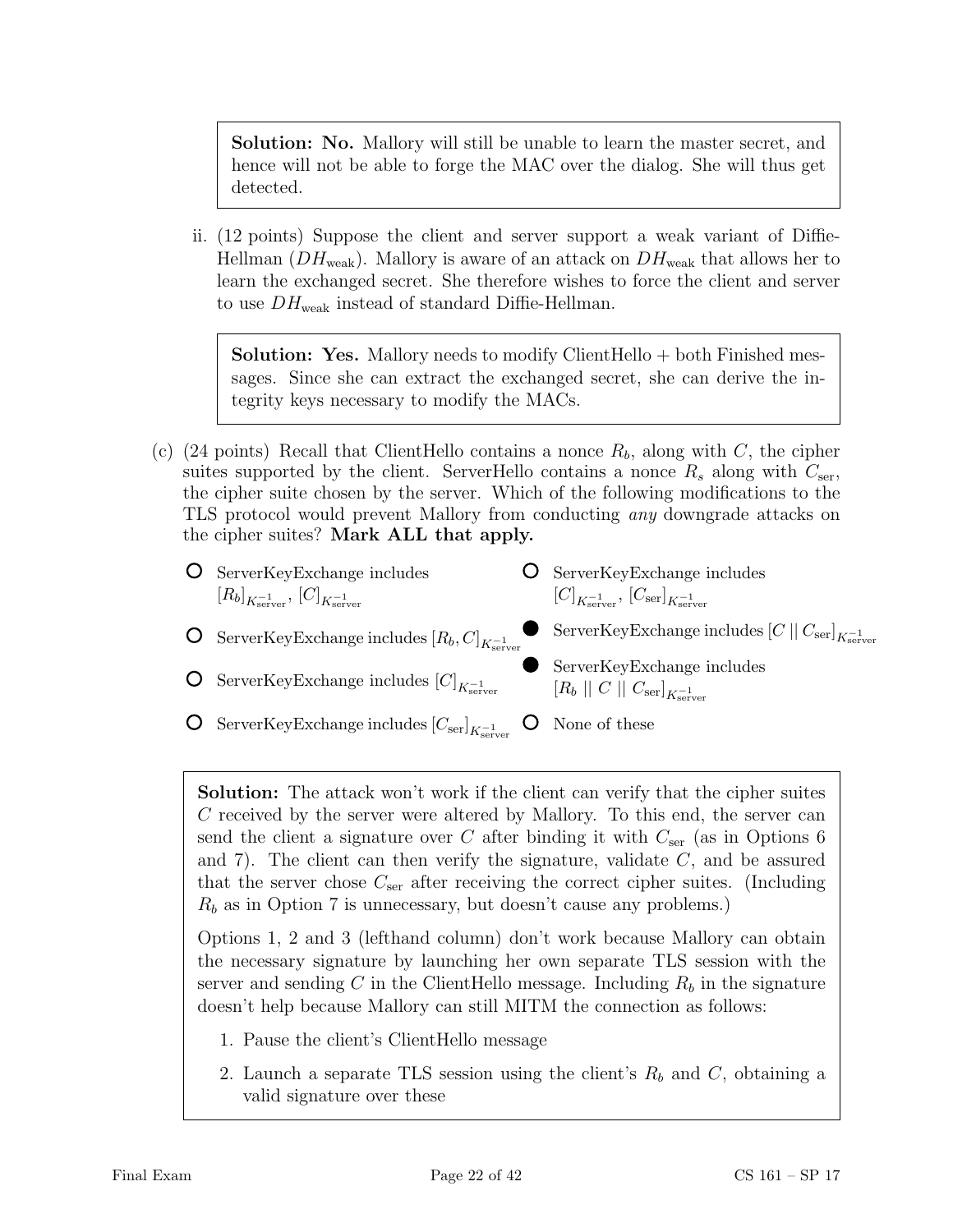3. Resume the client's ClientHello after downgrading  $C$  to  $C'$ 

4. Replace the server's signature over  $C'$  and  $R_b$  using the one obtained in (2).

Option 4 (lower left) doesn't contain a signature over  $C$ , so the client can't tell that the server never received the client's original cipher suite offerings.

Option 5 (upper right) doesn't work because it contains separate signatures over C and  $C_{\text{ser}}$ , allowing Mallory to selectively replace the signature over C, as described above.

#### Problem 5 Software vulnerability (64 points)

Here is a fragment of Python source code for a fictitious email-based spell-checker service:

```
def process_incoming_email(msg):
   return_addr = msg.get("From")search_term = msg.get("Subject")
    status = os.system("fgrep " + search_term + " /usr/share/dict/words")
    if status == 0: # exit code 0 means success
        response = "The word " + search_term + " is spelled right!"
   else:
        response = "Sorry, " + search_term + " is not a word."
    send_response(return_addr, response)
```
In this service, users submit a word to check as the Subject: header field of an email. For example:

To: spellcheck@example.com From: user@berkeley.edu Subject: phenommenon

The process incoming email function is responsible for checking the spelling of the word, generating an appropriate response message, and sending the response back to the original sender via email. The function works by extracting a search term from the Subject header field, then using the fgrep command to search for the term in /usr/share/dict/words, a file containing a list of English words. The fgrep command searches a file for a fixed text pattern; its syntax is 'fgrep pattern filename'.

os.system is a Python function that accepts a single string and executes the string using the command shell. It works the same as the C system() library routine that we discussed in lecture.

(a) (16 points) The process incoming email function has a vulnerability. What email Subject: could you send that would cause the server to pause for 10 seconds before replying?

Subject: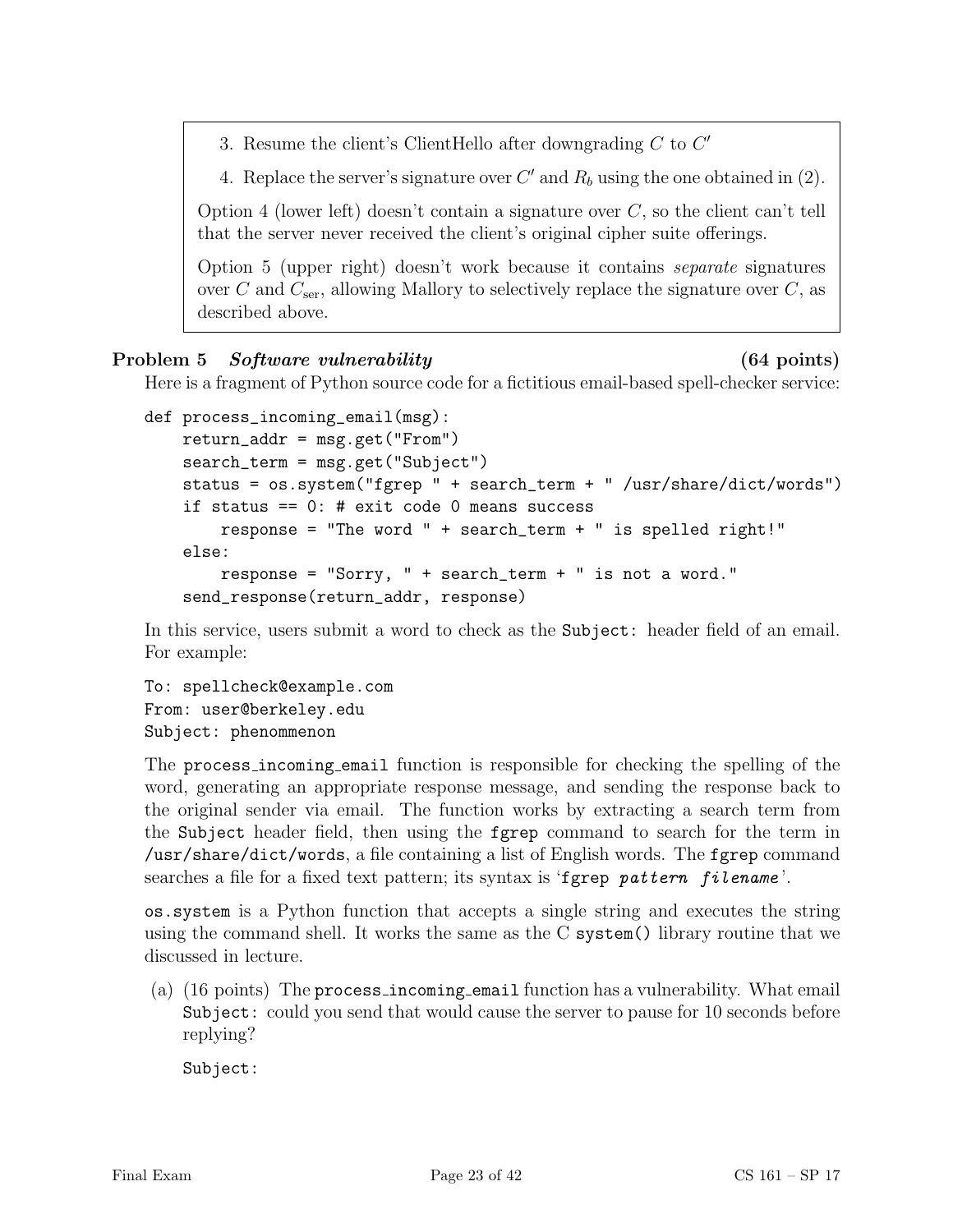Solution: There are several possibilities. Here are some examples (the last two only work if the shell used is Bash):

```
Subject: ; sleep 10; fgrep word
Subject: word /dev/null; sleep 10; echo
Subject: & sleep 10 #
Subject: $(sleep 10)
```
We accepted various ways of running a delay, like sleep 10, wait 10, and sleep(10) (even though the parentheses are shell metacharacters and wouldn't actually work in a shell command). We also accepted  $//$  and  $--$  as comment markers in place of #.

We show what command each of these Subject: lines will run. The general theme is to first do something that escapes the context of the fgrep command, and at the end do something to take care of the /usr/share/dict/words that will be appended.

```
fgrep & sleep 10 # /usr/share/dict/words
```
fgrep is immediately put into the background with '&' and ignored. The sleep command runs, then '#' starts a comment that continues to the end of the line.

fgrep ; sleep 10; fgrep word /usr/share/dict/words

The ';' ends the fgrep command. Running fgrep without arguments is an error, but the error is ignored and the shell next runs the sleep command. The injected fgrep word combines with the code's /usr/share/dict/words to finish with a valid command, as if the user had done a request for 'word'.

fgrep word /dev/null; sleep 10; echo /usr/share/dict/words The first fgrep command searches /dev/null, a pseudo-file with no contents (basically turning the fgrep into a no-op. The echo command at the end harmlessly consumes the terminating filename.

### fgrep \$(sleep 10) /usr/share/dict/words

The  $\mathcal{L}(\ldots)$  syntax spawns a new subshell and substitutes the result of the subcommand into the top-level command line. You can also write it using backquotes: `sleep 10`. Because sleep does not produce any output, the command will first sleep for 10 seconds, then run the command fgrep /usr/share/dict/words.

(b) (16 points) What email Subject: could you send that would tell you whether or not there is a user called dbadmin on the spellcheck server? The list of users is stored in the file /etc/passwd.

Subject: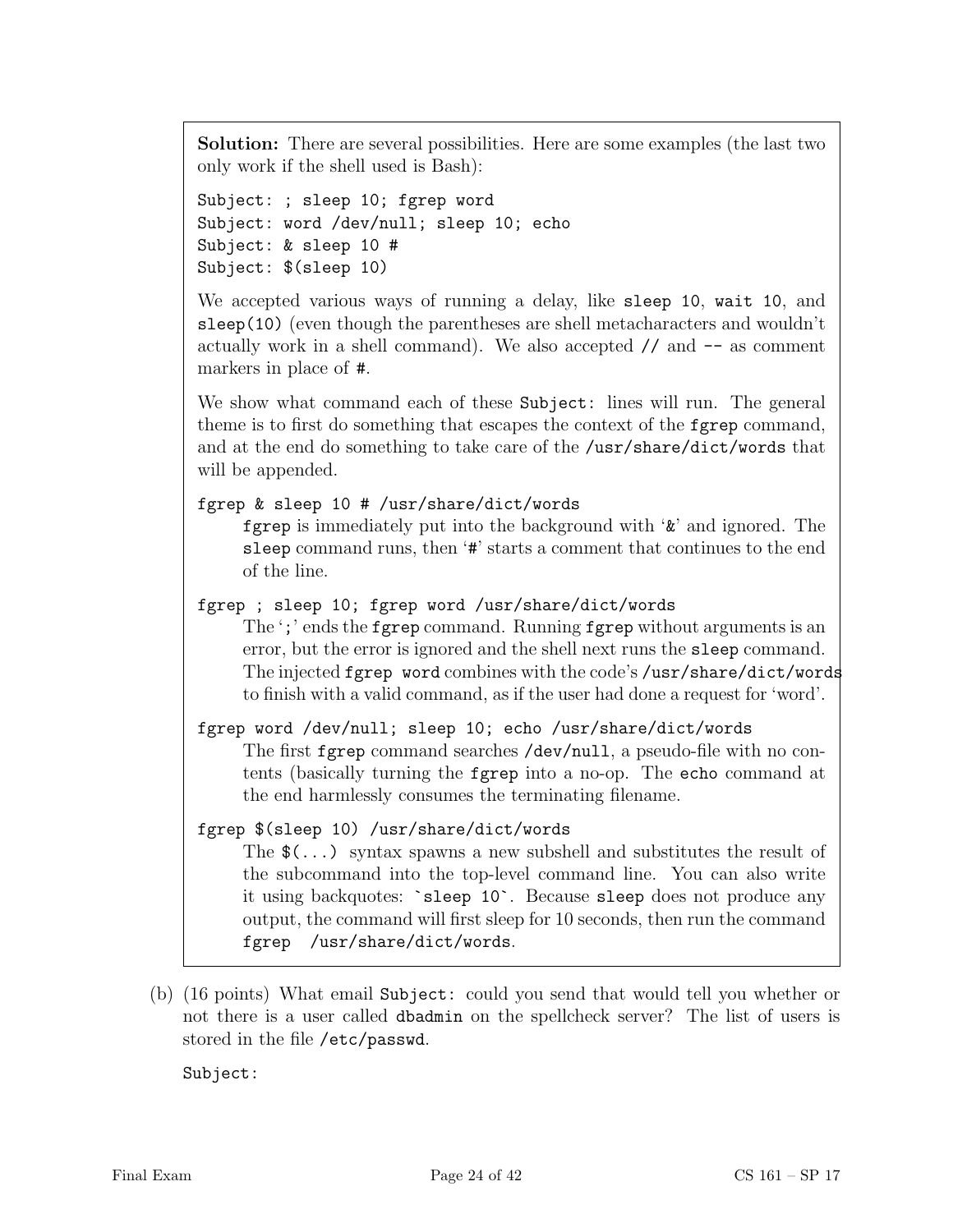# Solution:

Subject: dbadmin /etc/passwd #

The above search term will cause process incoming email to build this command:

fgrep dbadmin /etc/passwd # /usr/share/dict/words

Instead of searching /usr/share/dict/words, fgrep will search /etc/passwd. The '#' turns the /usr/share/dict/words at the end of the command into a comment. The exit code of fgrep will reflect whether the search term dbadmin was found in /etc/passwd. If dbadmin was found, the email reply will be

The word dbadmin /etc/passwd # is spelled right!

If dbadmin was not found, the email reply will be

Sorry, dbadmin /etc/passwd # is not a word.

Some ideas that do not work completely:

dbadmin /etc/passwd; cd

This doesn't work because the return value of os.system is the return value of the last command. Putting a cd (or other command) at the end will cause the return value of  $\circ s$ . system to reflect that command, not fgrep dbadmin /etc/passwd.

dbadmin /etc/passwd;

This doesn't work because the /usr/share/dict/words that gets appended will be interpreted as a command name by the shell. Because the file is not executable, trying to execute it will always result in a nonzero exit status.

The slight variant dbadmin /etc/passwd (no semicolon at the end) actually does work, because the /usr/share/dict/words that gets appended will be interpreted as an additional filename argument to fgrep, not a separate command. The search will work correctly as long as dbadmin is not present in /usr/share/dict/words.

(c) (32 points) State one way that you could fix the vulnerability? (If you name more than one, we will only grade the first.)

Solution: Possible solutions:

• Use subprocess.Popen in place of os.system. (Or some other API that allows you to specify a vector of command arguments, rather than a shell string.)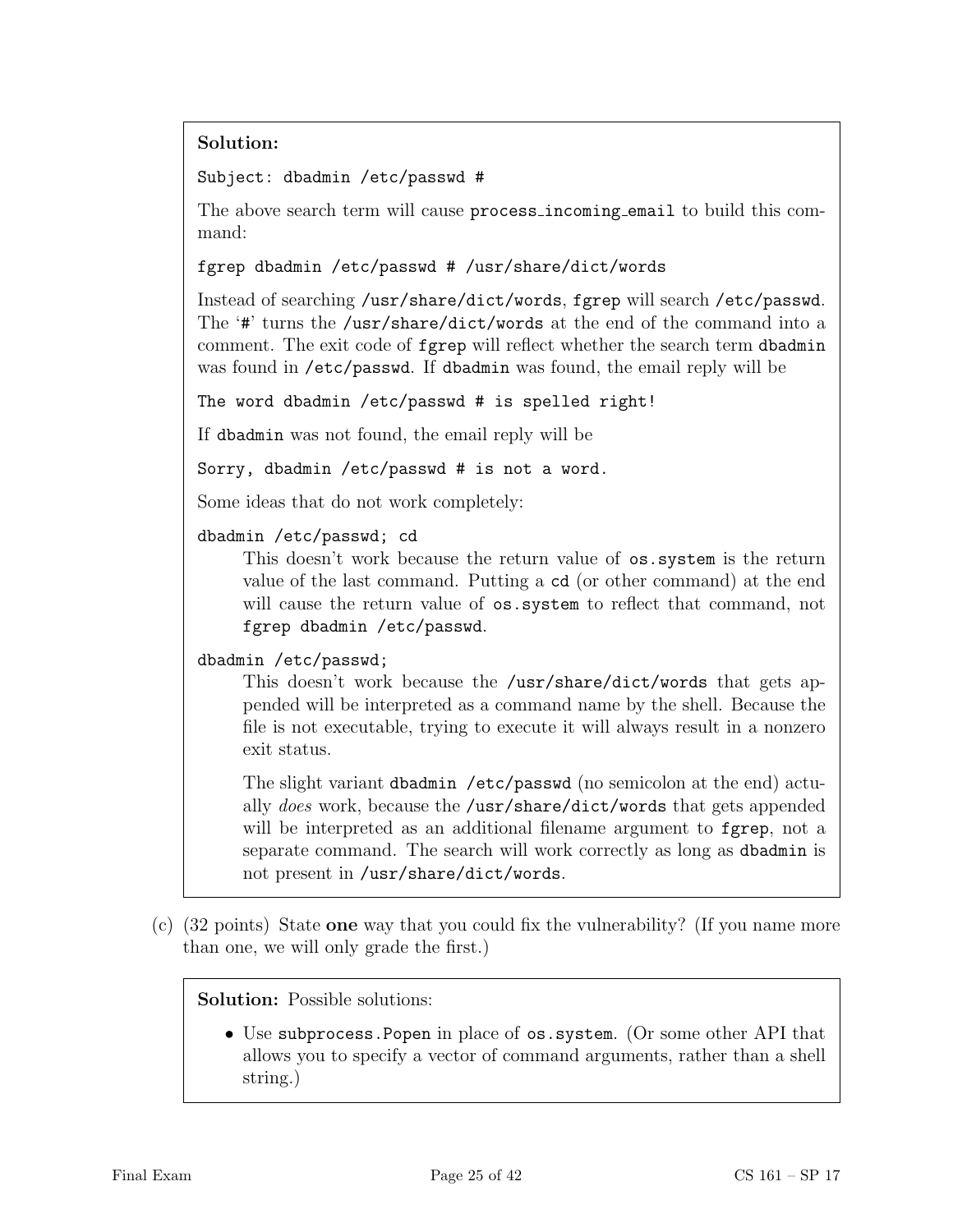- Carefully escape **search\_term** to remove shell metacharacters. (This is tricky because it requires detailed knowledge of how the shell will interpret each character.)
- Implement the search in Python rather than using a fgrep subprocess.

#### Problem 6 Coffee Shop Worries (54 points)

Alice and Bob just arrived at Brewed Awakening, the local coffee shop. Eve is already there, enjoying a cup of tea.

- (a) (6 points) Alice wants to connect to Brewed Awakening's WiFi network. Under which protocols would her connections be safe from sniffing attacks by other coffee shop visitors, such as Eve? Mark all that apply.
	- O WEP

WPA2 - Personal mode



None of these

Solution: Only "WPA2 - Enterprise mode" provides per-connection secret keys with the WiFi access point to secure each connection separately.

(b) (24 points) Turns out that Brewed Awakening's network has no encryption. Alice warns Bob that its not safe to use this connection, but Bob disagrees. Bob connects to the WiFi, and tests that he has Internet connectivity by going to https://kewlsocialnet.com. It loads without issues. Bob says the Alice: "See, no problem! That access was totally safe!"

If Bob is correct and the access to kewlsocialnet.com was safe, explain why he is correct. If he is not correct, provide a network attack against Bob.

#### Answer:

Solution: Bob is correct.

Bob is visiting an HTTPS website, which uses TLS to provide an end-to-end secure channel. As Bob's browser did not encounter any certificate warnings, then unless there's been a CA breach or some other CA issue, the network connection has confidentiality, authentication, and integrity.

We allowed full credit for solutions that specified that Bob was incorrect and provided a valid approach for undermining his HTTPS connection to the site, including the threat of obtaining fraudulent certs from misbehaving CAs.

We allowed only partial credit for solutions that framed attacks that would work in the situation if TLS did not provide all of the strong security properties that it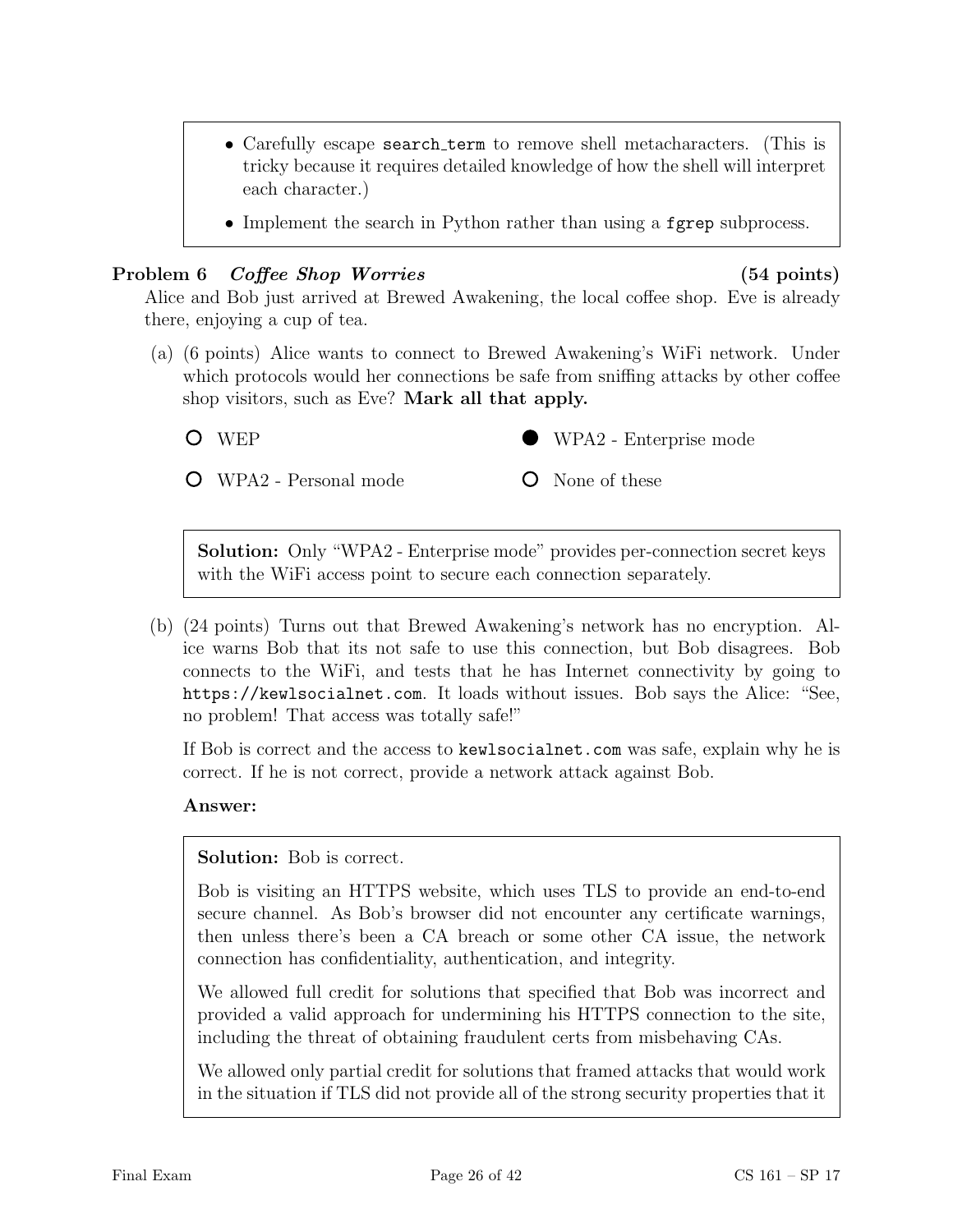does. These solutions received more credit if they clearly stated that the attack is relevant for Bob's subsequent connections, rather than his test connection. These solutions received less credit if they were simply stating that because the WiFi network is unencrypted, an attacker could read Bob's private information, since use of HTTPS prevents that.

(c) (24 points) Now that he has tested his WiFi access, Bob then tells Alice: "I want to buy that last muffin at the counter. Let me check if I have enough money in my bank account." Eve hears this and panics! She wants the last muffin too but is waiting for her friend Mallory to bring enough cash to buy it. She is now determined to somehow stop Bob from buying that last muffin by preventing him from checking his bank account. Through the corner of her eye, Eve sees Bob start to type https://bank.com in his browser URL bar . . .

Describe two network attacks Eve can do to prevent Bob from checking his bank account. For each attack, describe clearly in one or two sentences how Eve performs the attack.

Attack  $#1$ :

### Attack  $#2$ :

### Solution:

Note that Eve cannot do an ARP or DHCP spoofing attack as Bob has already connected to the WiFi network, so already knows the IP and hardware addresses of the local network's gateway and DNS resolver. (This assumes that extraneous ARPs are not accepted by Bob's system. ARP spoofing is a viable answer for this problem if accompanied by specific mention of this consideration.)

- 1. TCP RST injection attack Eve can sniff Bob's transmitted (and received) packets, so she can observe the sequence numbers of TCP packets. Thus, Eve can send a valid TCP RST packet to Bob's browser (or to the bank website), resetting the TCP connection.
- 2. DNS response spoofing When Bob tries to load the bank website, his browser will generate a DNS request for the bank's domain. Eve can spoof a response with an incorrect answer, preventing Bob from loading the bank website properly.
- 3. DoS attack on either Bob's system or the coffee shop network. This can be done through various means, such as DNS amplification attacks directed at Bob.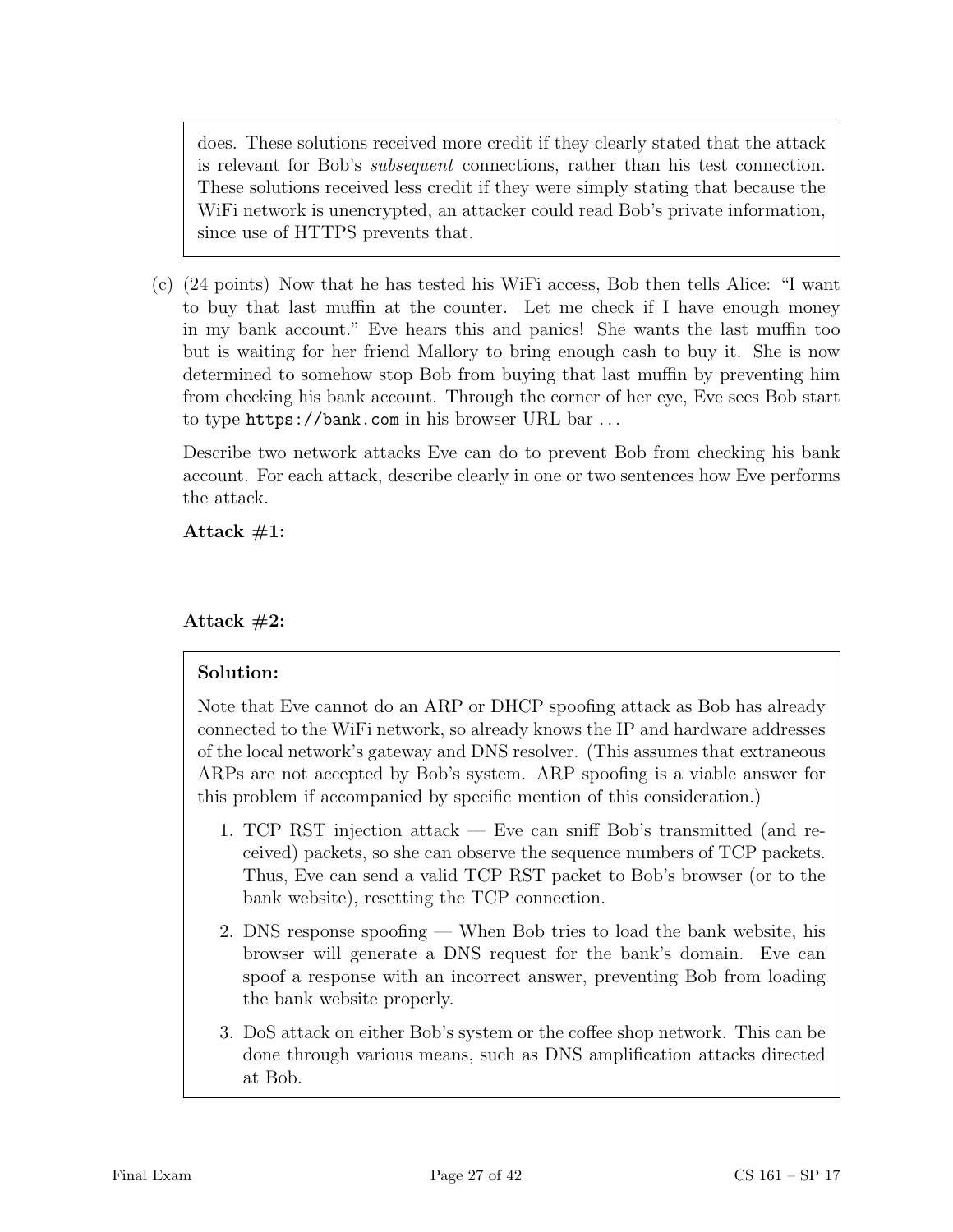DoS attacks on the bank itself only received partial credit, as it assumes that bank.com is a site that is as easy to overwhelm as Bob's system or the local network.

Kaminsky's DNS cache poisoning attack is inappropriate because it assumes the Bob's system remains vulnerable to a vulnerability for which we discussed how it has been subsequently fixed; and it is not necessary because Eve is on-path, not off-path.

### Problem 7 The Great Cannon (96 points)

In 2015, Github experienced a DoS attack orchestrated by China using the so-called "Great Cannon" (GC). It worked as follows. (Some details of the attack have been simplified or modified for this problem.)

Many websites include a fetch for a script for analytics from Baidu, a large Internet service in China somewhat similar to Google. The script would be retrieved via http://hm.baidu.com/h.js. The GC operated in-path at the border between China and the rest of the Internet. Upon seeing a request for this script, the GC would prevent the original HTTP request from being forwarded, and would instead return a different script, which instructed clients to repeatedly load http://github.com/cn-nytimes.

You can assume that Baidu served its traffic using servers in China; Github did so from servers in the USA; and websites using the analytics script were hosted all over the world.

(a) (6 points) For which of the following layers would the GC need to guess or infer header values it could not directly determine in order to carry out the attack? Mark ALL that apply.

| <b>O</b> Physical | <b>O</b> Transport   |
|-------------------|----------------------|
| $O$ Link          | <b>O</b> Application |
| <b>O</b> Network  | • None of these      |

Solution: Because the GC operated in-line, it can see all of the packet header values it needed in order to construct its bogus reply. Because the fetch used HTTP and not HTTPS, it could in addition see the germane application-layer values.

(b) (6 points) Which layer was this attack meant to particularly stress regarding Github's servers? Mark the BEST choice.

Transport

Physical Network

 $O$  Link  $\circ$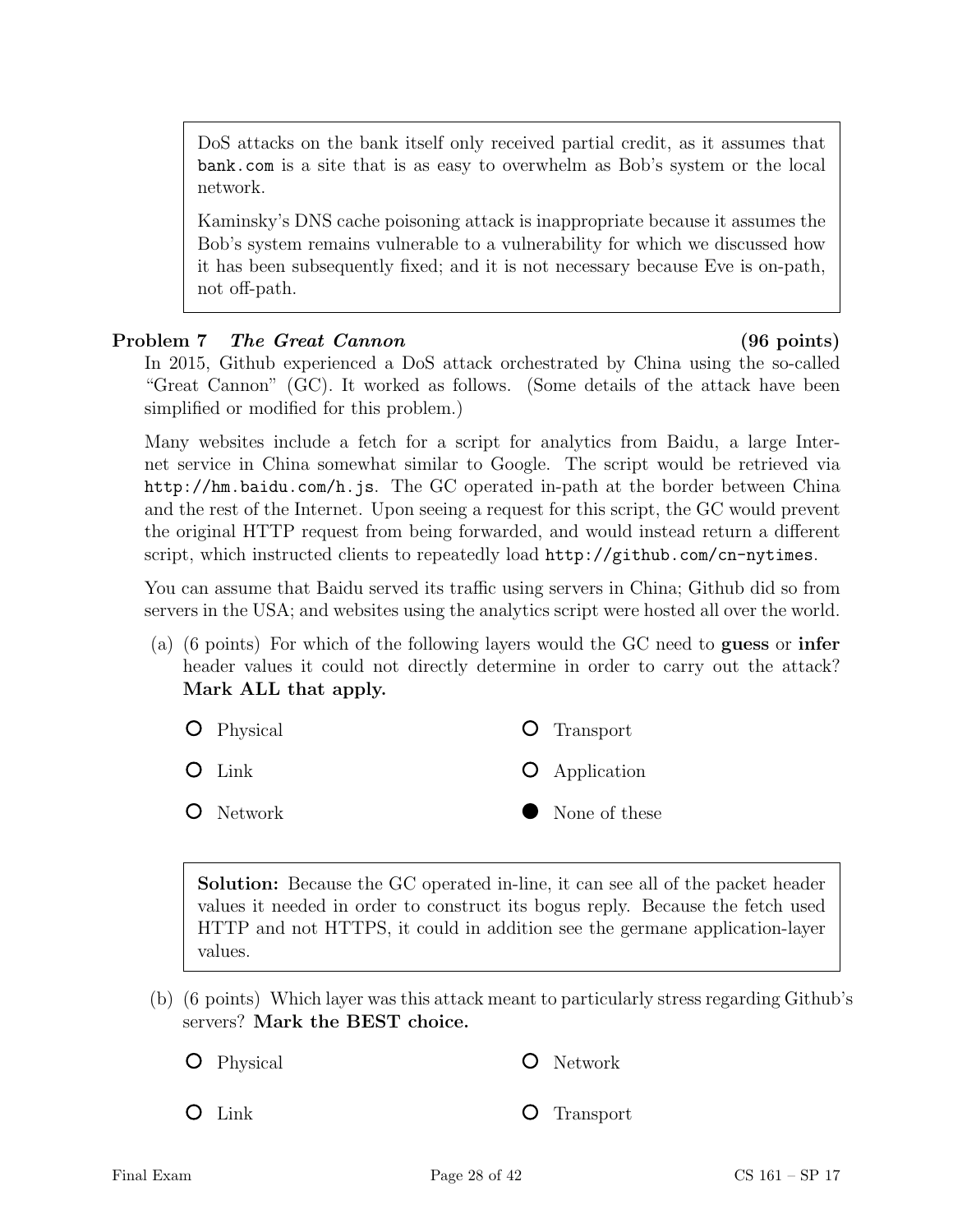

Solution: The queries redirected to Github all used fully established TCP connections. This means they did not particularly stress the Transport layer or any lower layers. The attack imposed load on Github's web server process, i.e., at the Application layer.

(c) (4 points) Whose traffic contributed to the DDOS attack? Mark the BEST choice.

Web browsers inside China Both of these

Web browsers outside China Neither of these

Solution: The DDoS attack is happening as a result of the malicious script provided by the GC.

The question states that websites all over the world are requesting the analytics script, which requires a request to Baidu in China. For web browsers outside China, this request passes through the GC, and the GC returns the malicious script to the web browsers outside China.

For web browsers inside China, the request never passes through the GC, so the GC won't be able to replace the request with the malicious script.

(d) (4 points) Which packets would the implementers of this attack need to inspect? Mark the BEST choice.



Packets going into China **O** Both of these

Packets going out of China

Solution: As described in the solution to the previous part and the question text, the GC is inspecting requests from the rest of the world to Baidu in China. These are packets going into China.

(e) (12 points) Why doesn't the Same Origin Policy prevent this attack? (Limit your answer to no more than 2 sentences.)

Solution: The SOP prevents one origin from accessing another's DOM. (The DOM is the browser's internal representation of an HTML page.)

**O** Neither of these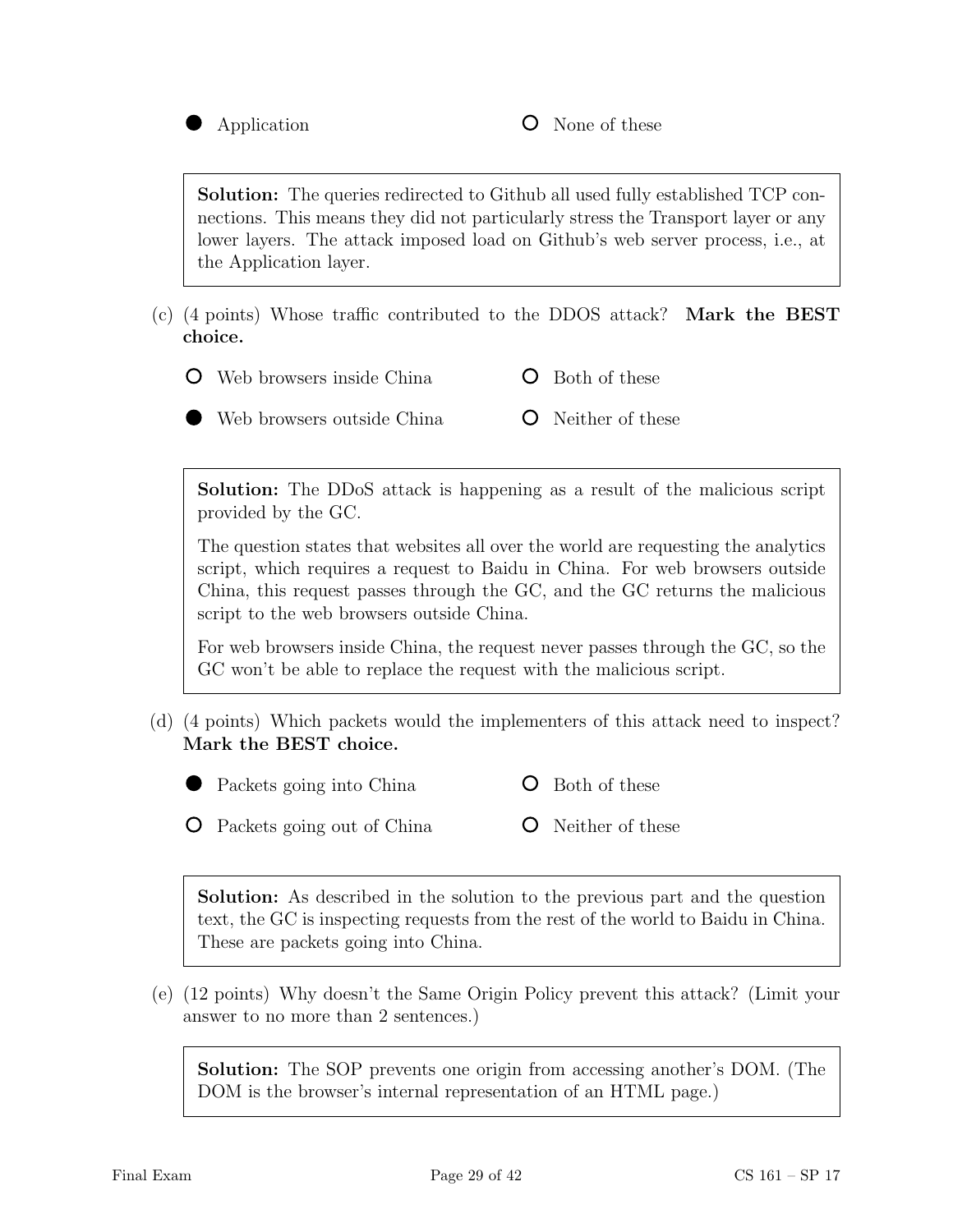Here, the issue is instead that an origin can still *load* another site (e.g., in an iframe), which in this case will trigger a request to Github and increase load on the Github server.

(f) (12 points) For this and the next question, suppose that after the attack began, Github installed a NIPS to deal with this particular attack. Assume the NIPS is deployed on the Ethernet link connecting the github.com server to the public Internet. What kind of detection is MOST LIKELY to be effective under the circumstances? Mark the BEST choice and provide a short explanation.

| $\bullet$ Signature-based    | <b>O</b> Behavioral             |
|------------------------------|---------------------------------|
| <b>O</b> Anomaly-based       | <b>O</b> Honeypots              |
| <b>O</b> Specification-based | <b>O</b> Vulnerability scanning |

#### Explanation:

Solution: As described in the problem, instances of the attack traffic will all look similar: particular github.com page requests with the same Referer. That situation fits with the general notion of signature-based detection looking for activity that reflects a known attack.

Anomaly-based could potentially work if accompanied by a discussion of the Github operators having trained their detector on past access patterns (such as the order in which a given client visits different github.com pages).

Specification-based approaches would be difficult to manage. It's not clear what sort of specification Github could use that would allow legitimate traffic but for which this traffic would be in violation.

Behavioral detection generally applies to detecting the consequences of an attack rather than the attack itself. It thus is not a direct fit here. That said, an approach based on a behavior such as "visited http://github.com/cn-nytimes as the first-visit-ever to github.com" could work, accompanied by discussion that the visit is evidence of a successful attack on the client (namely, the GC manipulating the client's operation).

(g) (12 points) Suppose that the attack caused Github to receive 50 times as many bogus requests as legitimate requests, and that Github will consider a defense successful if it reduces the volume of flooding requests by at least a factor of 50, so the flooding is no larger than the volume of legitimate requests. Suppose further that Github found that their NIPS had a precision of 0.999 and a recall of 0.99 when detecting this attack. To what degree would this represent a successful defense?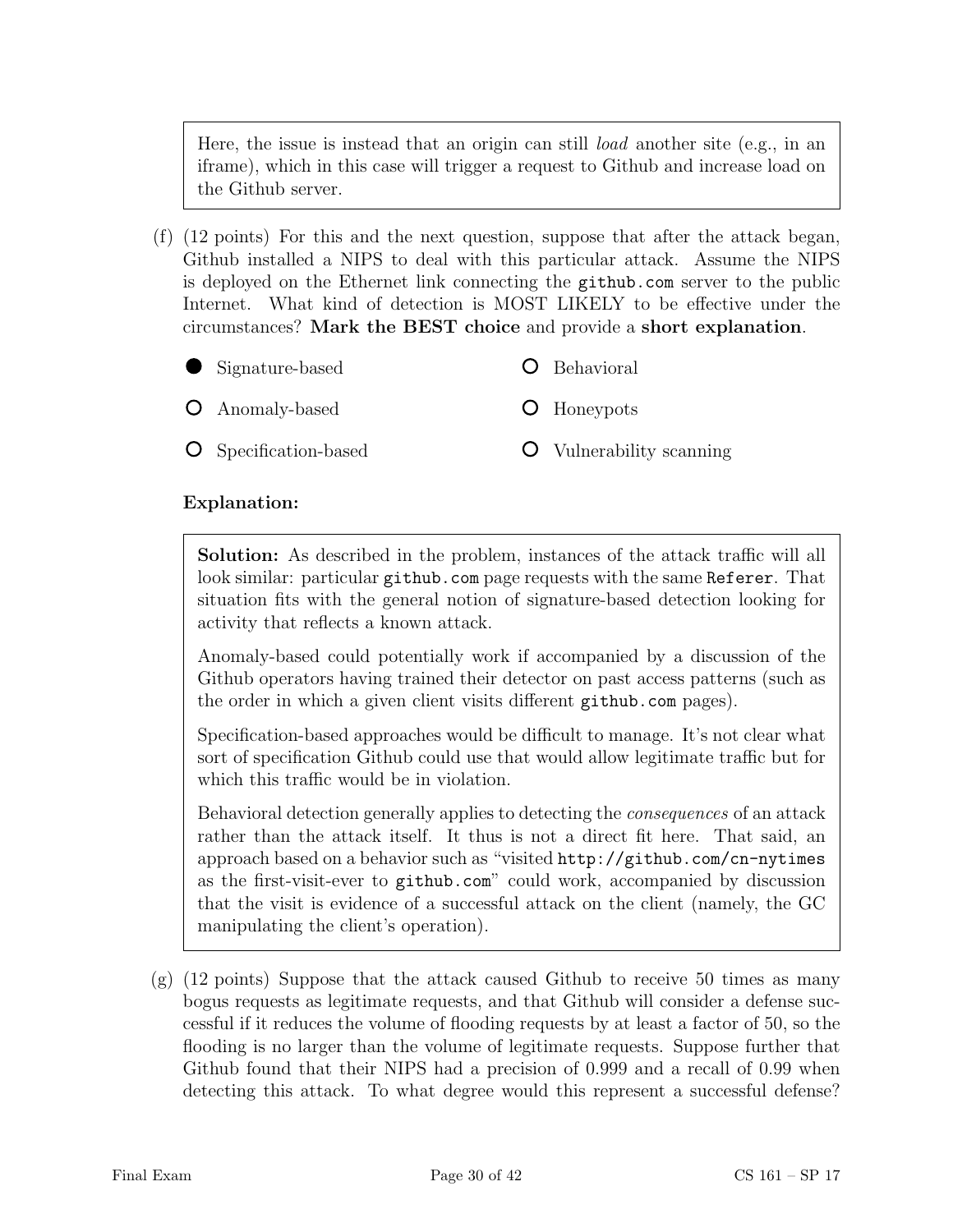Mark ONE of the following and BRIEFLY explain  $(\leq 2 \text{ sentences})$  your answer.

- Yes, the NIPS provided a successful defense.
- Additional information is needed to tell whether the NIPS provided a successful defense.
- No, the NIPS did not provide a successful defense.
- Such a combination of precision and recall values is not possible under these circumstances.

### Explanation:

**Solution:** A reminder that Precision  $= P[\text{attack}]\$  and Recall  $= P[\text{alter}]\text{attack}].$ Github's success criterion is a reduction of the flooding traffic by a factor of at least 50. This means that at most 2% of the flooding requests can escape detection. A recall value of 0.99 means that 99% of the flooding requests result in an alert (and thus in blockage, since Github is using an network IPS), so only 1% of the flooding requests will escape detection.

While not part of what we expected in a solution, there's a somewhat subtle additional consideration. The problem's wording states that "flooding is no larger than the volume of legitimate requests." If the blocking included dropping many legitimate requests, then it could be difficult to tell whether this requirement is met. However, the precision of 0.999 means that this is not a significant effect. Consider the fate of 10,000 requests, of which about 9,800 are bogus and about 200 are legitimate (so about a 50:1 ratio). We expect about 9,702 alerts for the attack traffic (we miss 1% of them, per the recall value). A precision of 0.999 means that we could have in addition at most about (in expectation) 9.7 additional alerts that correspond to legitimate activity. This constitutes only 5% of the legitimate requests.

While not part of the problem framing, one could wonder whether the defense might fail to be "successful" due to excessive false positives. In this situation, the concerns of the Base Rate Fallacy do not apply: what's being detected is something that is very common (more so than legitimate activity), rather than something that is much more rare than legitimate activity. That said, while the value for precision tells us that nearly all of the alerts correspond to actual attacks, it does not tell us whether the occasional blocking of legitimate traffic due to the (rare) incorrect alerts is inexpensive enough (in terms of impact to the site's operation) so as to not constitute an operational problem.

Answers that stated that more information was necessary received partial credit if framed in terms of false positives. (This credit was reduced if the answer also discussed the need to know about false negatives, since the value of Recall already provides this.) They did not receive full credit, however, because the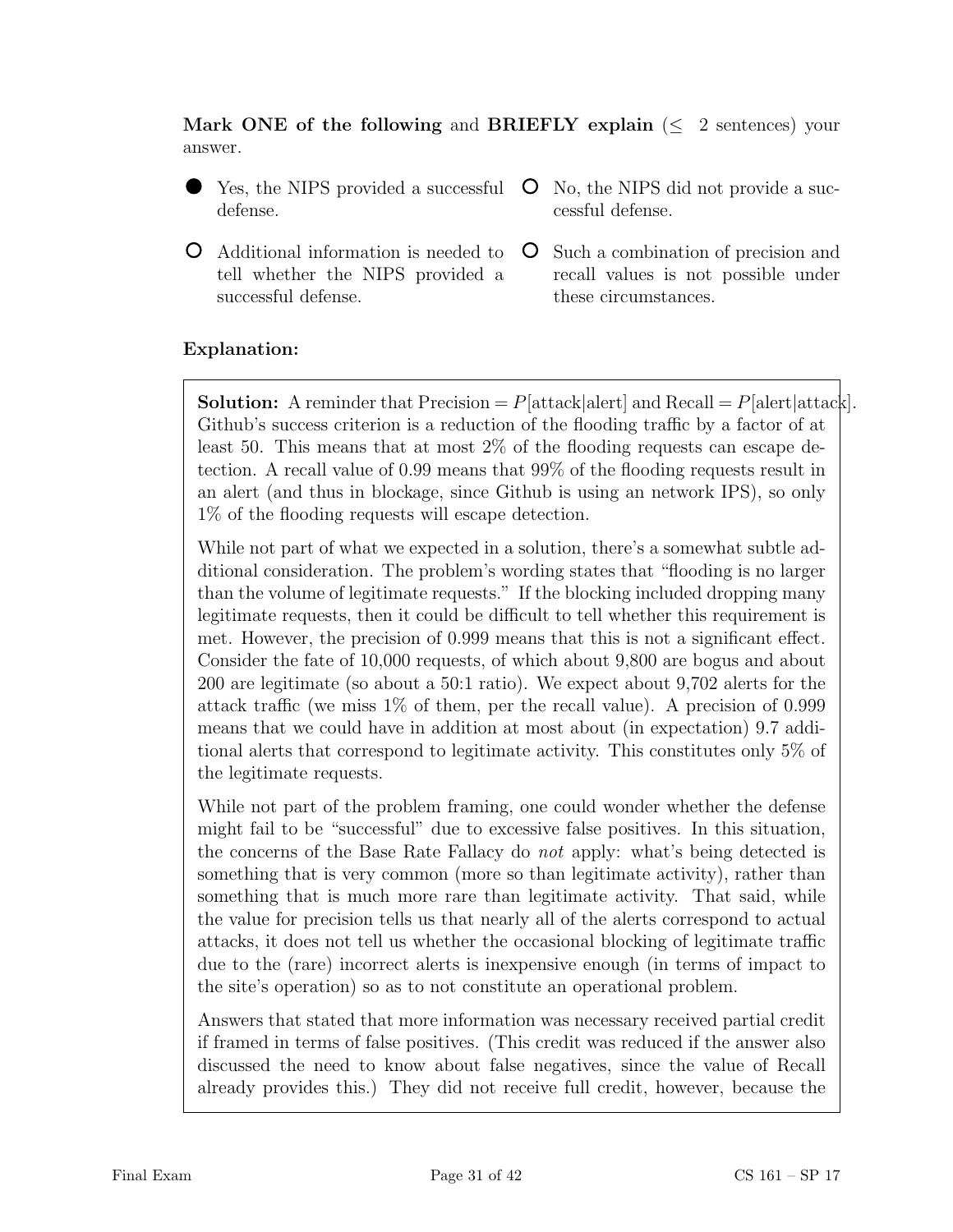problem explicitly framed what Github considered to be successful, namely a 50x reduction in attack traffic.

- (h) (8 points) This attack occurred for sets of HTTP requests. Which of the following changes would have prevented the attack? Consider each choice in isolation (i.e., assess whether it prevents the attack assuming none of the other choices are in effect). Mark ALL that apply. For each choice, assume that the content that the site serves remains the same.
	- Every website that uses Baidu's analytics switches to serve its content using HTTPS instead of HTTP.
	- Baidu's analytics server redirects any incoming HTTP connection to a corresponding HTTPS URL.
- Baidu switches its analytics server over to only be accessible using an HTTPS URL.
- Github's server redirects any incoming HTTP connection to a corresponding HTTPS URL.
- Github switches its server over to only be accessible using HTTPS.

Solution: If Baidu switches its analytics server over to only be accessible using an HTTPS URL, then the requests that the GC sees will (1) be encrypted, and (2) have their integrity protected due to use of TLS. This will prevent the GC from manipulating them.

If websites using Baidu's analytics switch to HTTPS, that simply means that the server's response that includes the instruction to fetch the analytics script enjoys TLS's protection. However, the browser receiving the response will still issue an HTTP request to get the analytics script, which the GC can manipulate.

If Baidu's analytics server redirects incoming HTTP requests to an HTTPS URL, that action occurs too late in the process. The GC will see the incoming HTTP request first, and can manipulate it at that point, before there's an opportunity for the request to switch over to HTTPS.

Github changing to HTTPS (either option) doesn't prevent the attack: what the GC is manipulating is the reply to the request for the analytics script, not the request sent to Github.

- (i) (8 points) Which of the following techniques could Github have used to make the attack ineffective? Mark ALL that apply.
	- Blacklist any packets from Chinese  $\circ$  Use SYN cookies for all new IP addresses connections

**O** None of these.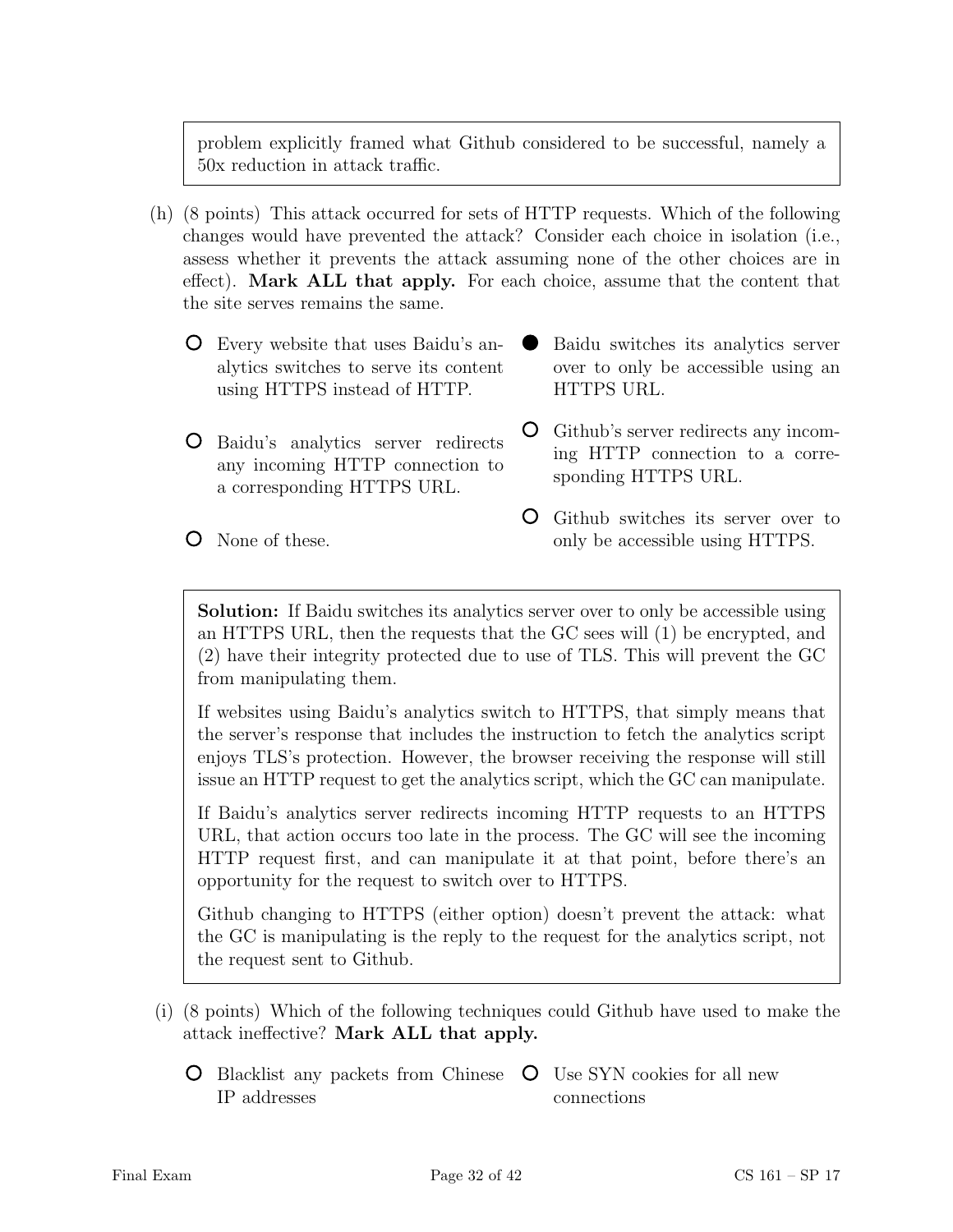

Remove all use of Baidu analytics from Github web pages

Move the affected Github server to a new IP address

Solution: None of these solutions will be effective:

- 1. The attack traffic seen by Github does not come from Chinese IP addresses. The GC is manipulating browsers outside of China to send traffic to Github.
- 2. The attack does not involve spoofed TCP SYN requests, so SYN cookies will not provide any benefit.
- 3. If Github moves their server to a new IP address, they will need to update the DNS binding of github.com to point to resolve to the new address; because the GC directs browsers to retrieve a URL that uses that domain name, rather than a direct IP address, the attack traffic will follow the move.
- 4. The Baidu analytics scripts are used on numerous other websites; the attack will continue as before regardless of whether Github itself uses Baidu analytics.
- (j) The remainder of this problem concerns a Web security feature called Subresource Integrity (SRI). It works by adding an attribute to the script tag for externally loaded scripts:

```
<script src="http://example.com/script.js" integrity="[CRYPTOGOOP]">
```
Browsers then validate the integrity of the script retrieved from the given src= location.

- i. (8 points) What should CRYPTOGOOP contain for it to achieve its goal of assuring integrity, while minimizing the effort required by web developers to adopt it? Mark the BEST answer.
	- An encryption of the script being  $\circ$  A digital signature of the script beloaded ing loaded
	- A MAC of the script being loaded  $\circ$  A hash of the URL of the script
	- A hash of the script being loaded

Solution: If a browser visits website A and receives from it a script directive to fetch a script from website  $B$ , then all that is needed to ensure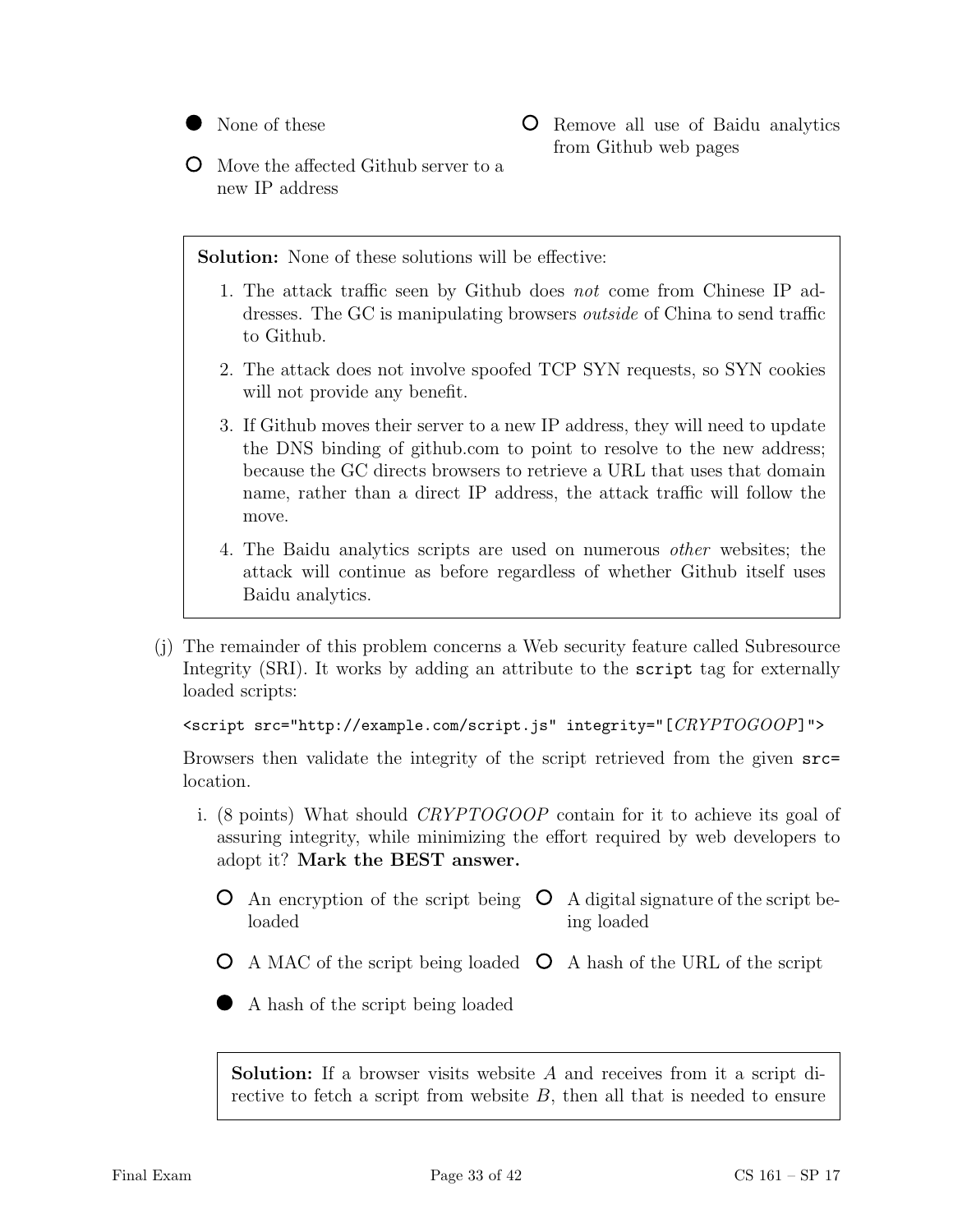that the *fetch* has integrity is a hash, because an attacker who messes with the fetch would have to also mess with the original reply from A in order to alter the CRYPTOGOOP. If the attacker can do that, they can change A's reply in arbitrary ways anyway, so there's no need for the attacker to instead only adjust A's reply to enable the attacker to supply a bogus value for the fetch from B.

While in principle MACs or digital signatures could provide integrity, they both introduce unnecessary complexity. For MACs, website A would need to provide the associated key; doing so reduces the MAC to essentially a hash-based approach. For digital signatures, the browser would have to use some sort of PKI to verify that the script it receives matches the signature. This adds complexity without providing any benefit to offset that.

ii. (8 points) Suppose every website with Baidu's analytics starts using SRI. Given GC's capabilities, could it still redirect some Baidu analytics traffic to Github?



Explanation (1 sentence):

Solution: If some of the websites were hosted within China and over HTTP, the Great Cannon could potentially replace their SRI response with one that included an SRI tag that matches the malicious script.

iii. (8 points) Name ONE drawback to a website's owner from deploying SRI. (If you name more than one, we will only grade the first.)

### Drawback:

Solution: Website owners will have to manually update the SRI tag if the external script changes. This will require coordination between the website and the external site to pick up any new features, bug fixes, or security updates. We allowed partial credit for answers that did not identify this consideration but did flag that the website owner would have to do some initial work to securely gather the CRYPTOGOOP.

We allowed partial credit for answers stating that the use of SRI would slow down web page load times. This is a very modest effect, since hashes are quick to compute.

No credit was given for answers that discussed the cost of servers having to generate CRYPTOGOOP in response to incoming requests for a script. The generation would be done offline, since it's only needed one time per change to a script.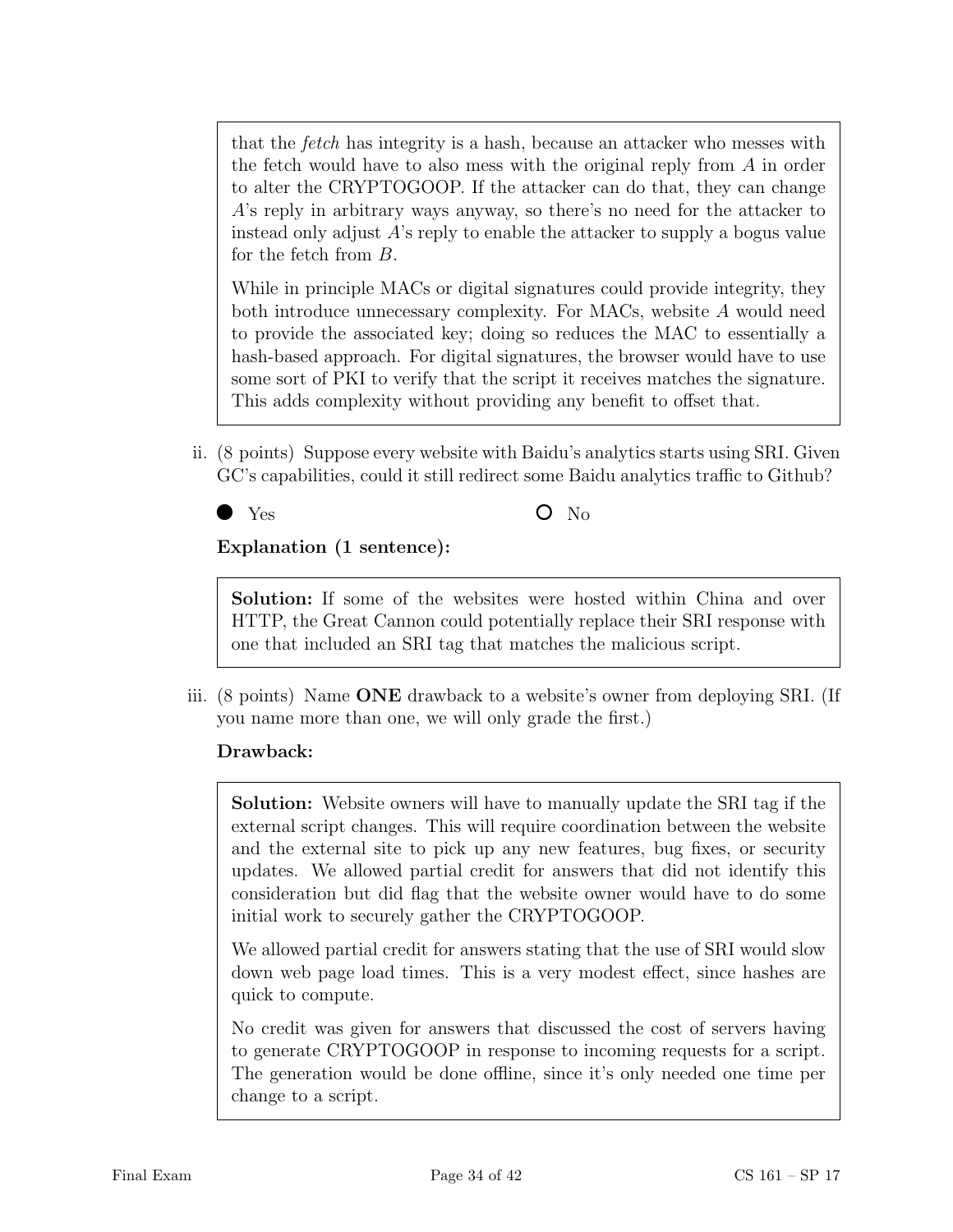No credit was given for answers that discussed leveraging the cost of cryptography for DoS. That would not be a drawback for the website owner, since it would only be relevant for them if they themselves wanted to use SRI to induce a DoS on other sites.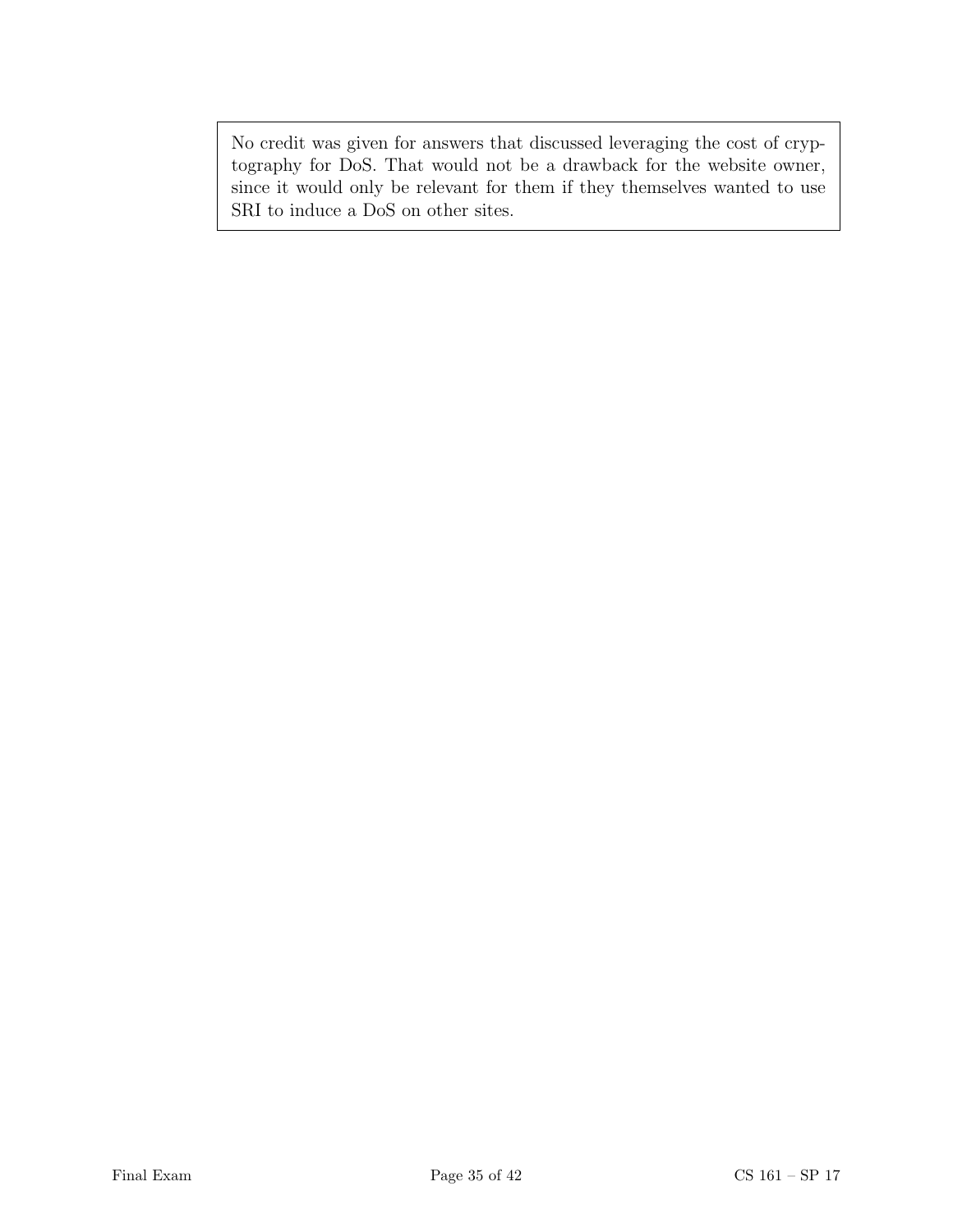#### Problem 8 Computing on encrypted data (56 points)

Recall the El Gamal scheme: The El Gamal public key is  $(p, g, h)$ , x is the private key, and  $h = g^x \mod p$ . The encryption of a message M is  $\mathsf{Enc}(M) = (g^r \mod p, M \times h^r \mod p)$ , for a random r.

(a) (24 points) Say function  $F$  can be computed over El Gamal ciphertexts. This means given only  $C_1 = \text{Enc}(M_1) = (s_1, t_1), C_2 = \text{Enc}(M_2) = (s_2, t_2),$  and the El Gamal public key, anyone can compute a ciphertext  $C_3 = \text{Enc}(F(M_1, M_2))$ 

Which of the following arithmetic operations can be computed over El Gamal ciphertexts? Mark ALL that apply.

- Modular Addition:  $F(M_1, M_2) = \mathbf{O}$  Modular Exponentiation:  $F(M_1, M_2) =$  $M_1 + M_2 \mod p$  $M_1{}^{M_2} \bmod p$
- $\bullet$  Modular Multiplication:  $F(M_1, M_2) =$  $M_1 \times M_2 \text{ mod } p$ None of the above

For each arithmetic operation you select, write down the equation that someone can use to compute  $C_3$  using the components of  $C_1$ ,  $C_2$  (i.e.,  $s_1, t_1, s_2, t_2$ ), and the public key. Or if none of the computations is possible, explain why not.

### Equation(s) or Explanation:

**Solution:** Modular Multiplication:  $C_3 = (s_1 s_2 \mod p, t_1 t_2 \mod p)$ 

(b) (24 points) Suppose Alice sends Bob a message  $M_0$  after encrypting it with Bob's El Gamal public key. Let  $C_0 = (s_0, t_0)$  be the corresponding ciphertext. Mallory wants to learn the message  $M_0$ . Bob agrees to decrypt a single ciphertext  $C_1 = (s_1, t_1)$  of Mallory's choice, as long as  $C_1 \neq C_0$ . Explain how Mallory can take advantage of Bob's offer in order to learn  $M_0$ .

*Hint*: Mallory observes that she can manipulate  $C_0$  in a way that allows her to obtain another valid ciphertext that also decrypts to  $M_0$ .

Solution: El Gamal is vulnerable to chosen ciphertext attacks, as this question aims to illustrate. A couple of ways in which Mallory can learn  $M_0$  are as follows:

- 1. Let  $C_0 = (g^r \mod p, M_0 \times h^r \mod p)$ . Mallory picks an arbitrary number s, and computes  $C_1 = (g^{r+s} \mod p, M_0 \times h^{r+s} \mod p)$  (since g, h, and p are known). She then asks Bob to decrypt  $C_1$ . The corresponding plaintext  $M_1$  will be equal to  $M_0$ .
- 2. Let  $C_0 = (g^r \mod p, M_0 \times h^r \mod p) = (s_0, t_0)$ . Mallory picks a message  $M_1$  and computes its ciphertext  $C_1 = (g^s \mod p, M_1 \times h^s \mod p) = (s_1, t_1)$ by encrypting  $M_1$  with Bob's public key and using a random number s.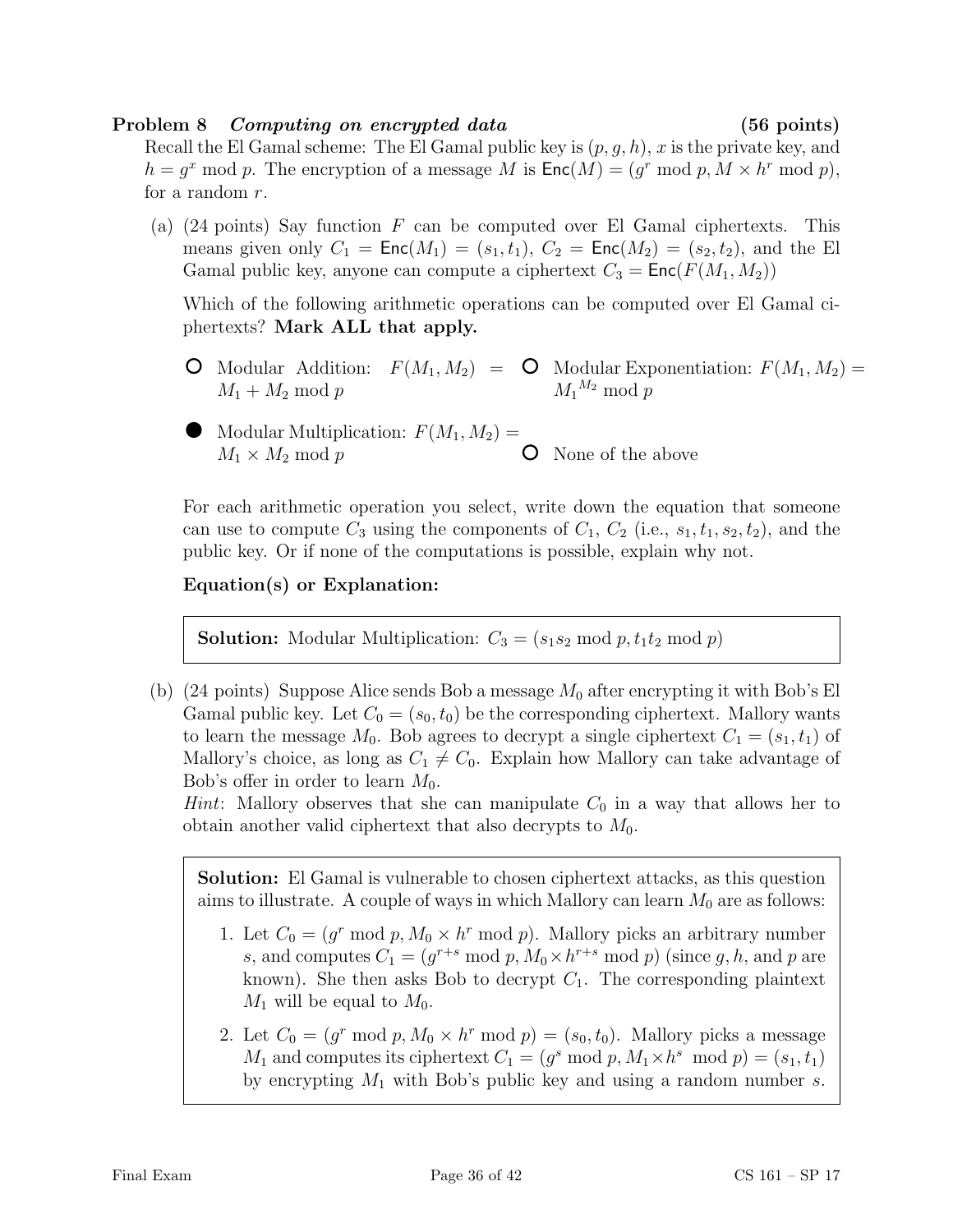She then computes:

$$
C_2 = C_1 \times C_0
$$
  
=  $(s_0s_1 \mod p, t_0t_1 \mod p)$   
=  $(g^rg^s \mod p, M_0M_1 \times h^rh^s \mod p)$   
=  $(g^{r+s} \mod p, M_0M_1 \times h^{r+s} \mod p)$ 

and asks Bob to decrypt  $C_2$ . The corresponding plaintext will be  $M_2 =$  $M_0 \times M_1$  mod p. Mallory can then obtain  $M_0 = M_2 \times M_1^{-1}$  mod p.

Students came up with innovative additional approaches. A simpler version of the second option above is for Mallory to encrypt  $M_1 = 1$ , which eliminates the need to multiply by  $M_1^{-1}$  mod p.

Even simpler is to construct  $C_1 = C_0 + p$ . Given that both components of the ciphertext are processed mod  $p$ , this ciphertext will decrypt to the same value as what  $C_0$  decrypts to. The ciphertext is arguably not "well-formed" (which we didn't specify for this problem). However, it's certainly within the spirit of conducting attacks to look for ways to bend the rules!

We did not provide any partial credit for solutions that were based on a misconception in the previous problem regarding which functions can be computed on El Gamal ciphertexts. Such approaches are arithmetically flawed. In addition, it is possible to solve this problem even if a student did not correctly solve the previous problem.

- (c) (8 points) Which of the following best describes the attack in the previous question?
	- Ciphertext-only attack O
- Chosen plaintext attack O
- **O** Known plaintext attack
- Chosen ciphertext attack

Solution: This is a chosen ciphertext attack, because Bob (the victim) is agreeing to decrypt some ciphertext of Mallory (the attacker)'s choice. In other words, the attacker is choosing the ciphertext for the victim to decrypt.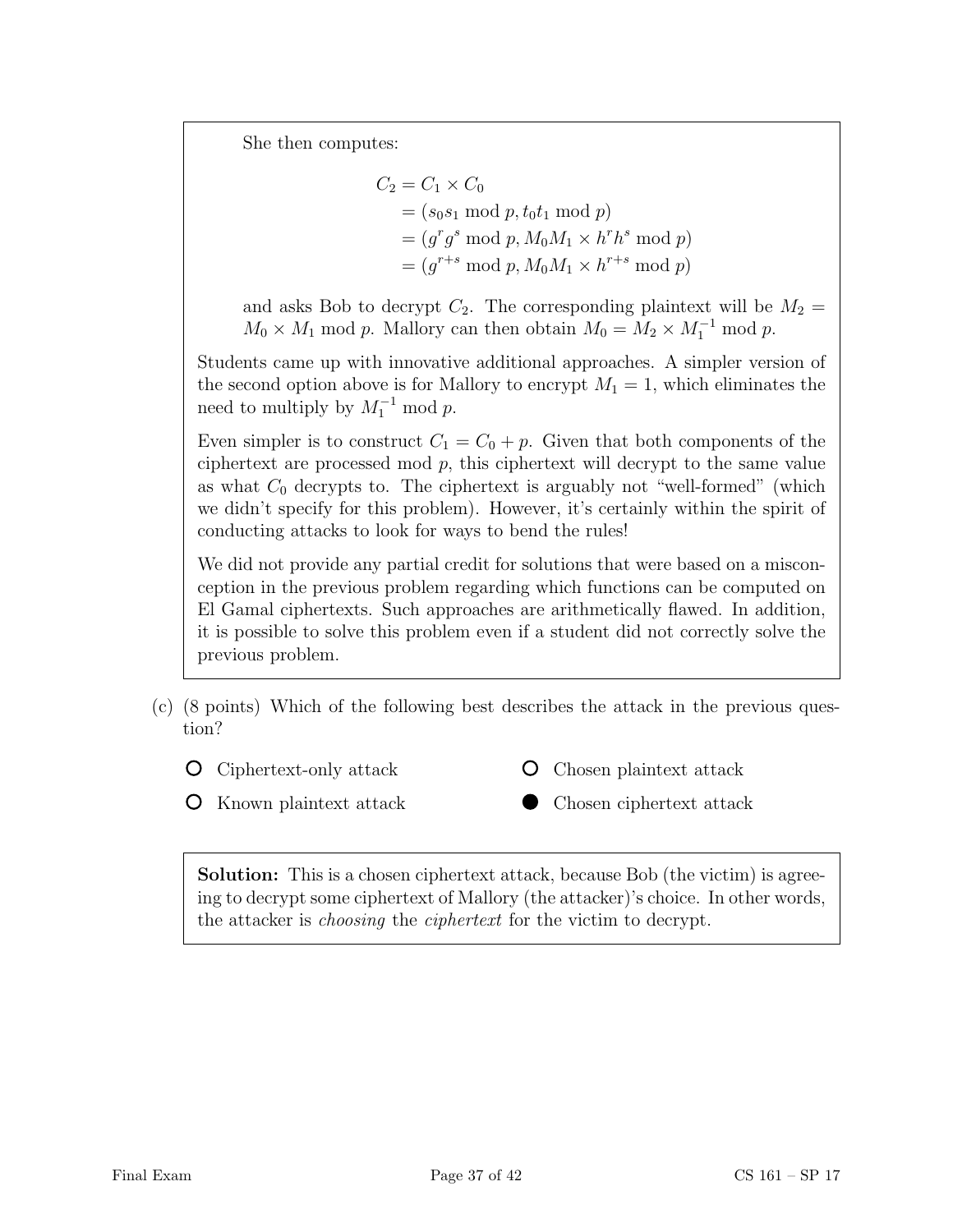#### Problem 9 Password Cracking (56 points)

Mallory has an account on www.lamesec.com, a hot new social networking site. So does her rival, Alice. Mallory desperately wants to break into Alice's account (username "alice") to read Alice's private messages. www.lamesec.com specifies that account passwords must:

- 1. Be no longer than 7 characters.
- 2. These characters must be either lowercase letters or one of the following symbols:  $+, -, -,$  \$,  $*,$ !.
- 3. Should be randomly chosen given these constraints.

One of Alice's many traits that Mallory finds annoying is that Alice will always comply with rules like these.

Mallory has observed that if she tries to use her browser to guess a possible password for Alice's account, she receives a reply from the www.lamesec.com web server that looks like:

# **No Dice**

Your attempt to authenticate as **alice** failed.

Apache/2.4.25 (Fedora) Server at www.lamesec.com Port 80

Job status: started 10:39:32 May 12 2017, completed 10:39:32 May 12 2017 Total # instructions executed 21333427 Total memory required 1522667 bytes Total disk storage 0 bytes Have a nice day

Mallory in addition notices that the site uses a framework for which the below Python code at the server validates authentication attempts:

```
def CheckPassword(account, submitted_password):
 if len(submitted_password) != len(account.password):
    return False
 for i in range(len(submitted_password)):
    if submitted_password[i] != account.password[i]:
     return False
 return True
```
Assume that the code is compiled without any optimization, and that all comparison operators take a single instruction to execute. Also assume that  $len(x)$  always takes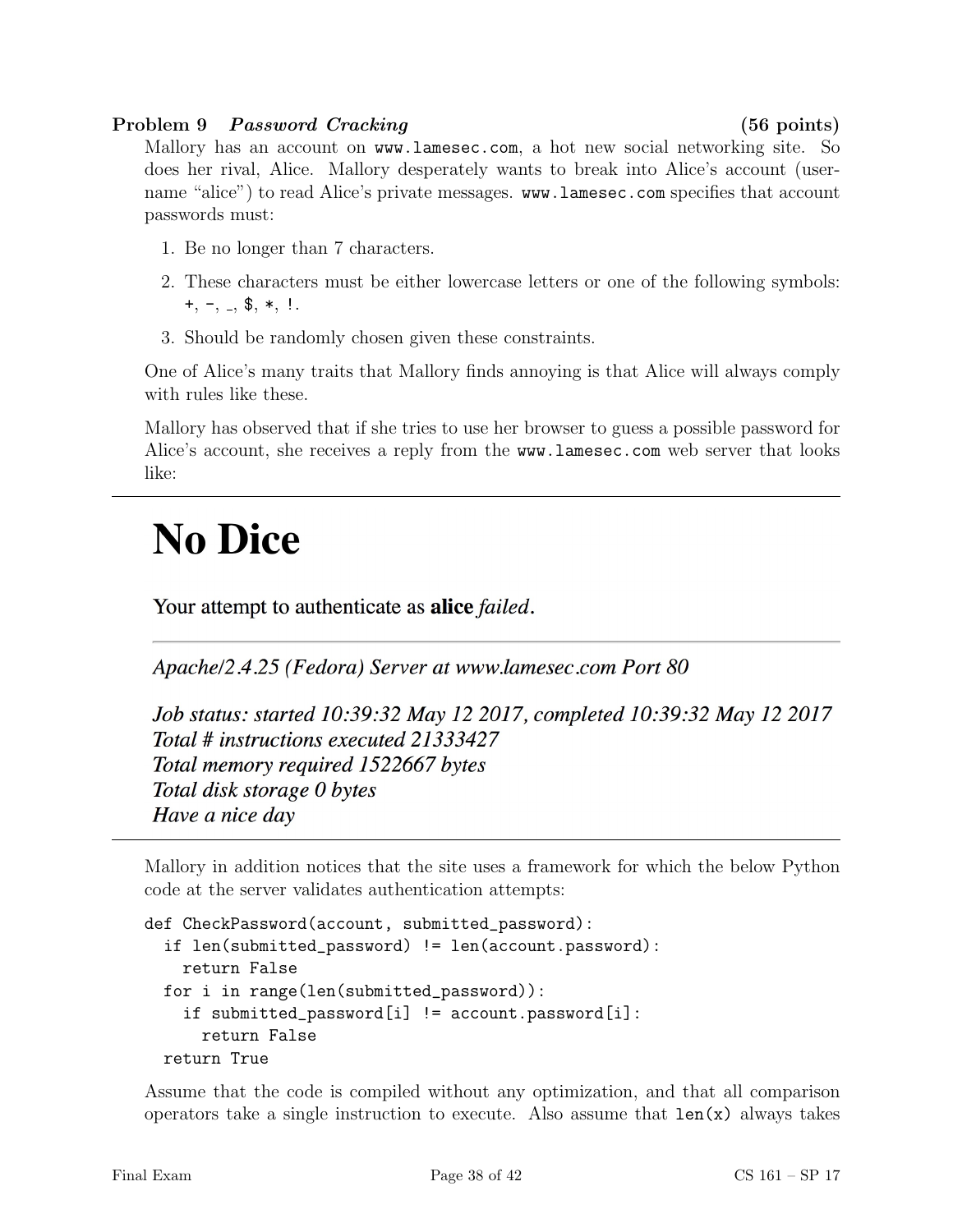the same number of instructions to execute regardless of how long x is, and access to account.password likewise takes constant time.

Knowing that this is the specific code that is used, Mallory analyzes the information returned for a number of failed authentication attempts she makes to her own account. In doing so, she is free to repeatedly change her password to new values if she wishes. After analyzing this information, Mallory feels ready to try to attempt to infer information about Alice's password.

(a) (12 points) How many authentication attempts will suffice for Mallory to determine the length of Alice's password? Choose the MINIMUM such number of attempts that guarantees success for Mallory:



Solution: The key observation to this problem is that the web server's answer leaks information about the amount of computation done to validate the password for the account. This provides a *side channel*. The server's reply provides 5 types of such potential information:

- 1. The server's software version. This won't change between answers, so does not provide any additional information.
- 2. The time the job began and finished, to one-second granularity. As indicated in the example, the resolution of these times (here, resulting in an elapsed time of 0 seconds) is too coarse to provide a useful timing channel.
- 3. The number of instructions executed. This provides a very fine-grained indication of how much computation was done, analogous to (and in fact even better than) the timing channel discussed in lecture.
- 4. The amount of memory required. This could provide fine-grained information about the amount of computation that's done, but the checking routine (and the one in the next part of the problem) doesn't vary its memory consumption based on the progression of the password-matching process. (But see below.)
- 5. The disk storage required. As indicated in the example, this does not appear to provide any useful information.

Note that the problem is framed in terms of Mallory using her browser to access the server: thus, Mallory is not operating on the same system as the server,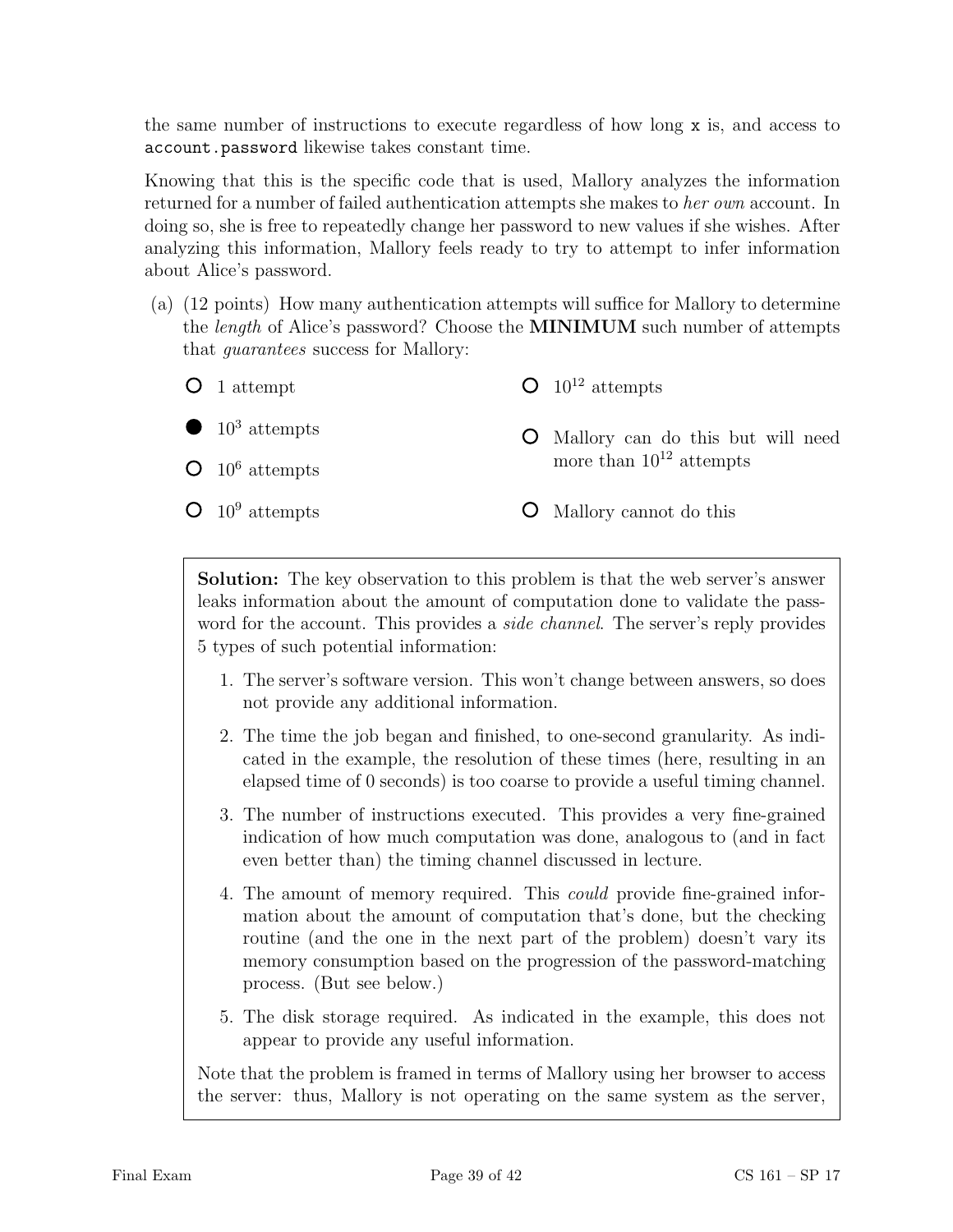and cannot use techniques such as leveraging page-alignment to induce a timing signal.

Thus, Mallory will need to exploit the side channel of the number of instructions executed. Given that, if Mallory tries a password with a different number of characters than in Alice's password, then the first conditional will fail, resulting in a lower instruction count than if Mallory's guess has the same number of characters. Given that, by trying 7 passwords of distinct lengths, she can see which one executes more instructions, revealing the length of Alice's password. In fact, trying 6 passwords will suffice, since if the instruction counts for all of them match the not-the-right-length count, then the length not tried must be the correct length.

Mallory cannot however guess the length of Alice's password in 1 guess, because for her one guess she might pick a candidate with the wrong length, which will not then provide information about which of the 6 other possible lengths is the correct one.

When grading, however, we realized that some students assumed that the amount of memory consumed would depend on the length of Alice's password. While the code we provided does not have this property, we agree that that is a reasonable possibility. That side channel could enable determining Alice's password in a single query (by Mallory first constructing a dictionary of memory sizes seen for different-length passwords for her own account). Accordingly, we also provided full credit for solutions that stated that the length could be determined in just one attempt.

- (b) (16 points) How many authentication attempts will suffice for Mallory to determine the exact value of Alice's password? Choose the MINIMUM such number of attempts that guarantees success for Mallory:
	- **O** 1 attempt  $O$  10<sup>12</sup> attempts
	- $10^3$  attempts

 $O$  10<sup>6</sup> attempts

- - Mallory can do this but will need more than  $10^{12}$  attempts
- $O$  10<sup>9</sup> attempts Mallory cannot do this

Solution: Mallory first determines the length of Alice's password. This requires at most 6 attempts, each of a distinct length. (Because even if all 6 fail, then she knows that the length she didn't try is the correct one.)

Because the checking routine exits immediately upon finding a mismatch, Mallory can know how many instructions correspond to a mismatch in the 1st, 2nd,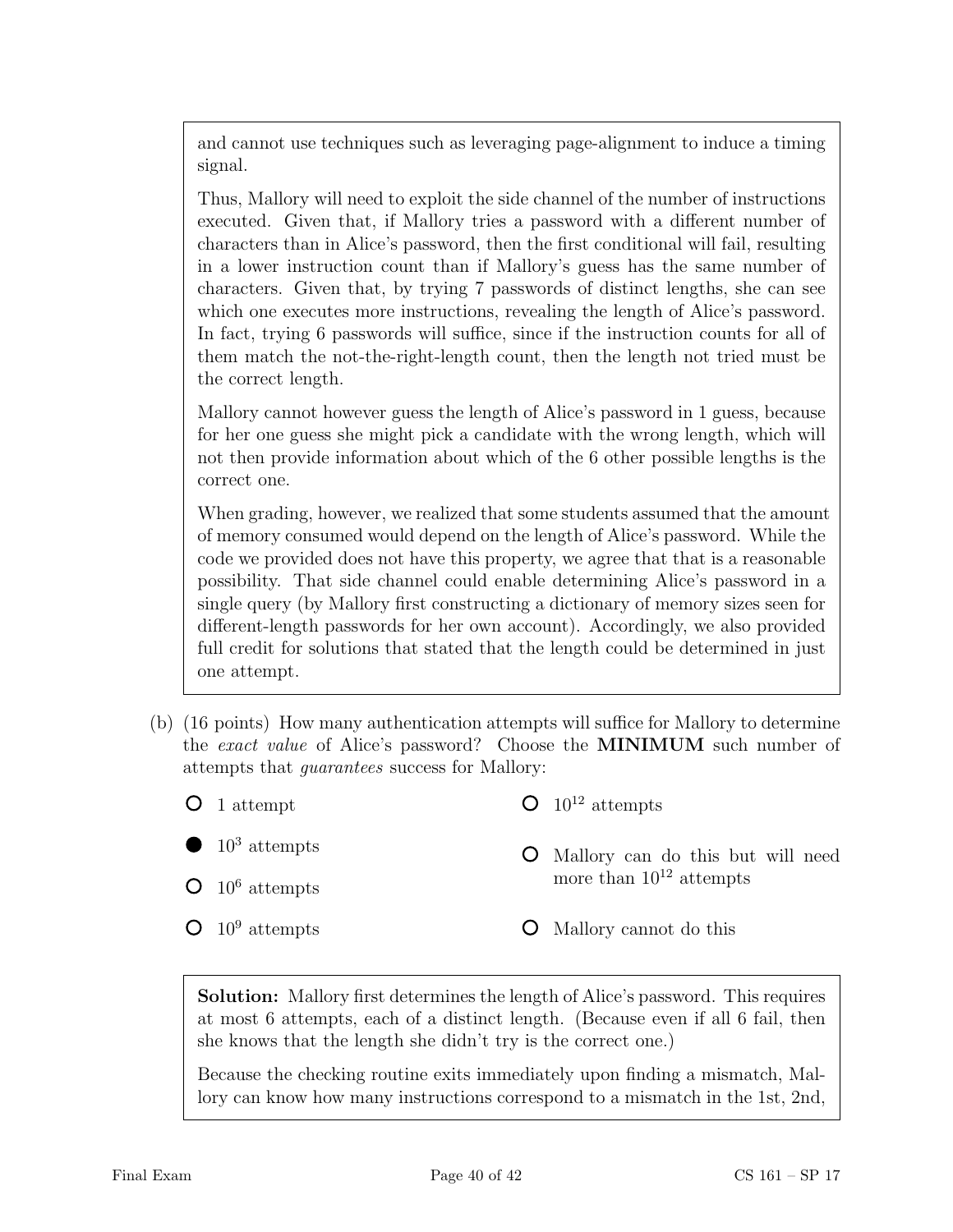3rd, etc. characters. (She can experiment on her own account to determine these values.) Thus, to determine the 1st character, she can try all 32 possible initial values and see which one progresses further into the matching than the others. Once she has determined that, she can repeat this process for the 2nd character, and so on.

In total, this requires at most  $7 \cdot 32 = 224$  additional guesses. (Actually,  $7 \cdot 31$ , since if all of the first 31 attempts yield the same timing, then she knows that the untried 32nd value is correct.) Thus, the total effort is well under  $10^3$  attempts.

The size-of-memory side channel discussed above does not apply in this case. While it potentially leaks length information, it does not leak content information.

(c) (12 points) Suppose www.lamesec.com instead uses the following code to validate authentication attempts:

```
def CheckPassword(account, submitted_password):
  if len(submitted_password) != len(account.password):
   return False
 num_correct = 0
 num_incorrect = 0
 for i in range(len(submitted_password)):
    if submitted_password[i] == account.password[i]:
      num_correct = num_correct + 1
    if submitted_password[i] != account.password[i]:
      num_incorrect = num_incorrect + 1
 return num incorrect == 0
```
Given this change, now how many authentication attempts will suffice for Mallory to determine the length of Alice's password? Choose the MINIMUM such number of attempts that guarantees success for Mallory:

| $O_1$ attempt                      | $\Omega$ 10 <sup>12</sup> attempts         |
|------------------------------------|--------------------------------------------|
| $\bullet$ 10 <sup>3</sup> attempts | <b>O</b> Mallory can do this but will need |
| $\bullet$ 10 <sup>6</sup> attempts | more than $10^{12}$ attempts               |
| $\bullet$ 10 <sup>9</sup> attempts | <b>O</b> Mallory cannot do this            |
|                                    |                                            |

Solution: For the revised code, the check for length at the beginning hasn't changed. Thus, the same logic applies as before; it takes 6 attempts to determine the length.